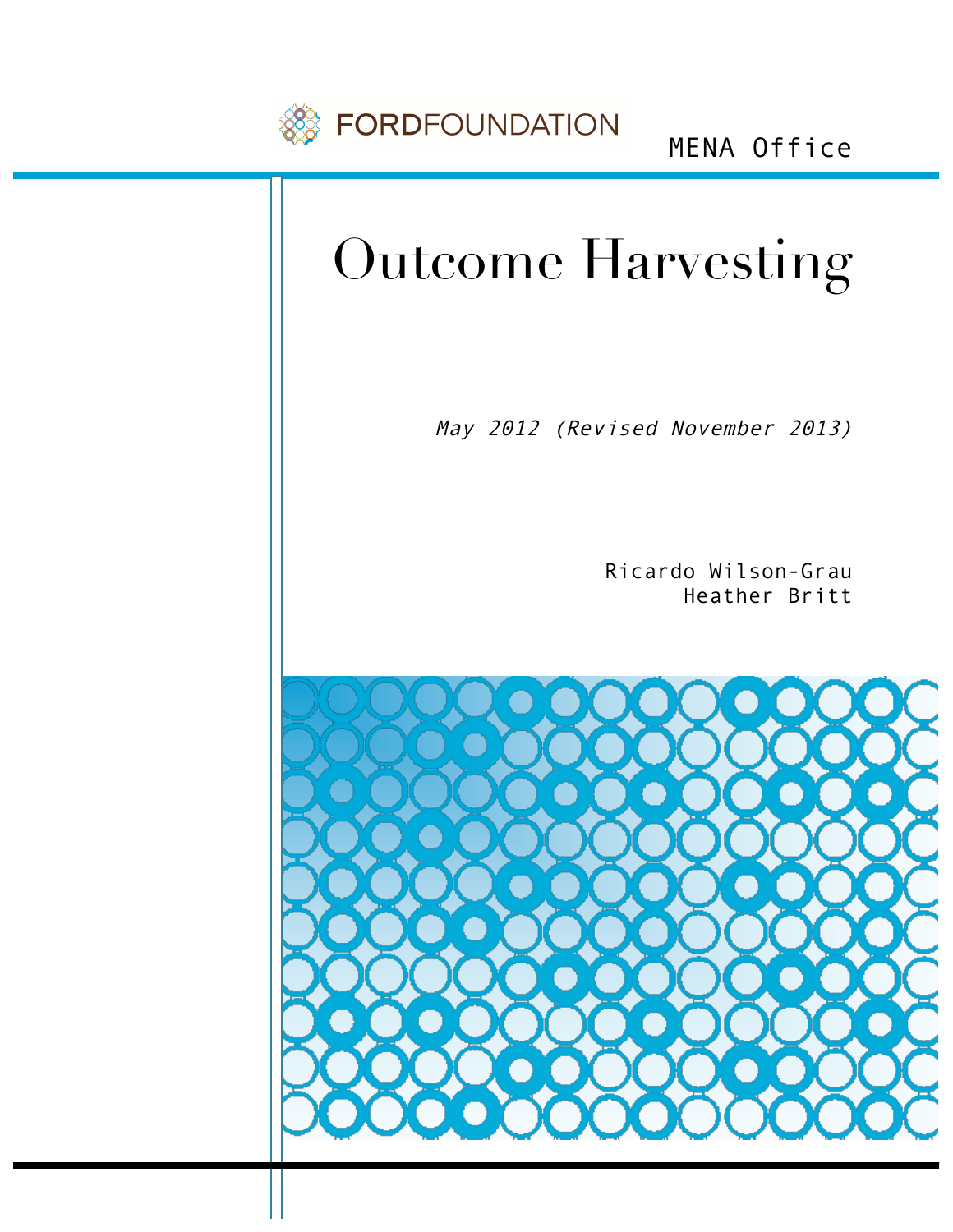This publication was supported through a Foundation Administered Project (FAP) funded and managed by the Ford Foundation's Middle East and North Africa Office P.O. Box 2344 1 Osiris Street, 7th Floor Garden City, 11511 Cairo, Egypt T (+202) 2795-2121 F (+202) 2795-4018

www.fordfoundation.org

© 2012 Ricardo Wilson-Grau and Heather Britt © 2012 Ford Foundation Edited by Konnie Andrews

Please send all comments, corrections, additions, and suggestions to: Ricardo Wilson-Grau Evaluator & Organizational Development Consultant Ricardo.wilson-grau@inter.nl.net

> Heather Britt Evaluation Consultant heather@heatherbritt.com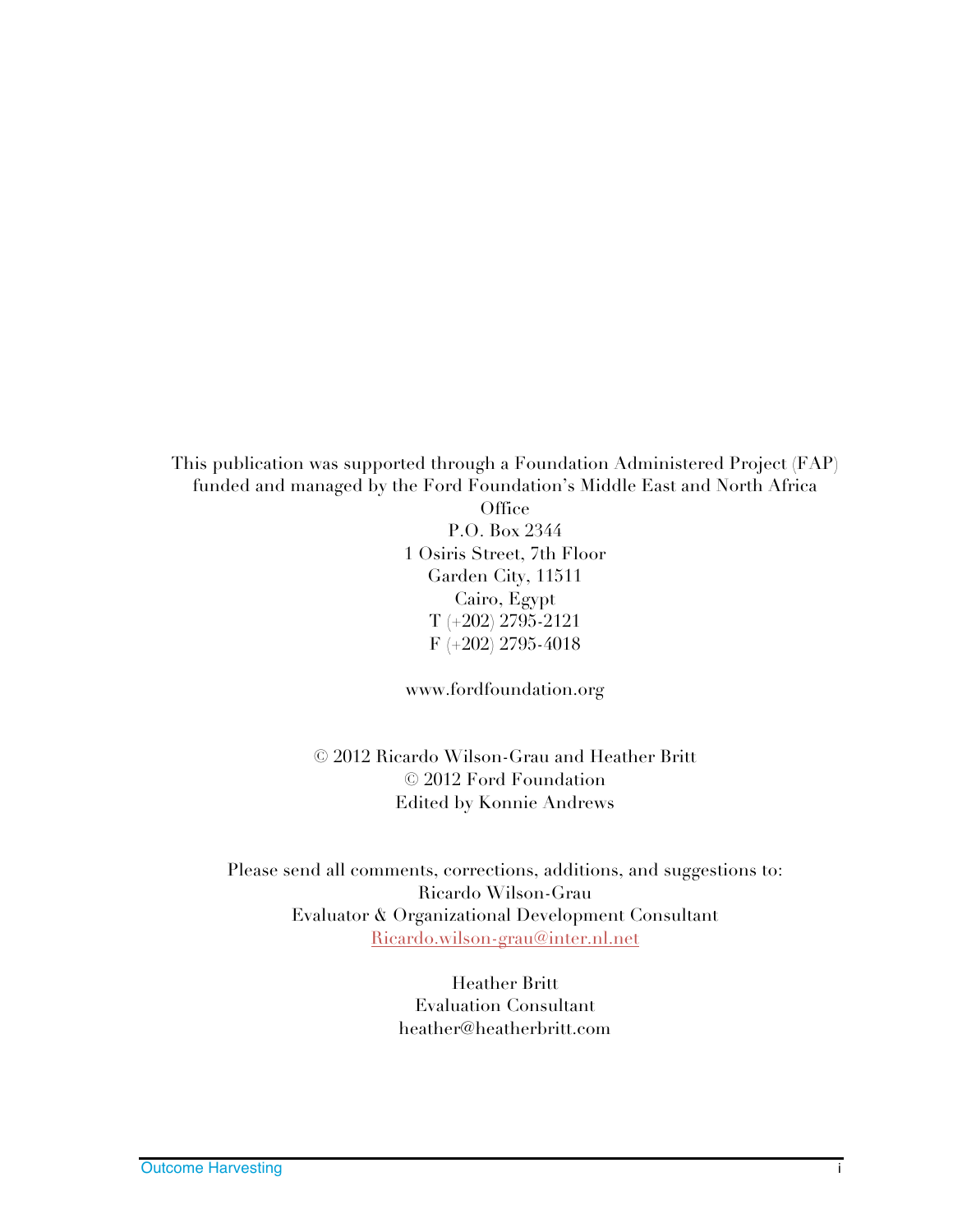## Table of Contents

| 3 Engage with Change Agents to Formulate Outcome Descriptions  13 |  |
|-------------------------------------------------------------------|--|
|                                                                   |  |
|                                                                   |  |
|                                                                   |  |
|                                                                   |  |
|                                                                   |  |
|                                                                   |  |
|                                                                   |  |
|                                                                   |  |
|                                                                   |  |
|                                                                   |  |
|                                                                   |  |
|                                                                   |  |

## List of Figures and Tables

| Figure 1. Example of Change Analysis: Women's Inheritance Rights in an African Country |  |
|----------------------------------------------------------------------------------------|--|
| $23$                                                                                   |  |
|                                                                                        |  |

### **List of Boxes**

| Box 2 Outcome Harvesting: A Useful Tool for Both Monitoring and Evaluation  2 |
|-------------------------------------------------------------------------------|
|                                                                               |
|                                                                               |
|                                                                               |
|                                                                               |
| Examples of Outcome Harvests for Large, Multidimensional Programs 12          |
|                                                                               |
|                                                                               |
| Box 9 Sample Outcome Description Based on Change Agent Data 16                |
| Box 10 Sample Format for Requesting Substantiation of Outcome Formulation  19 |
|                                                                               |
|                                                                               |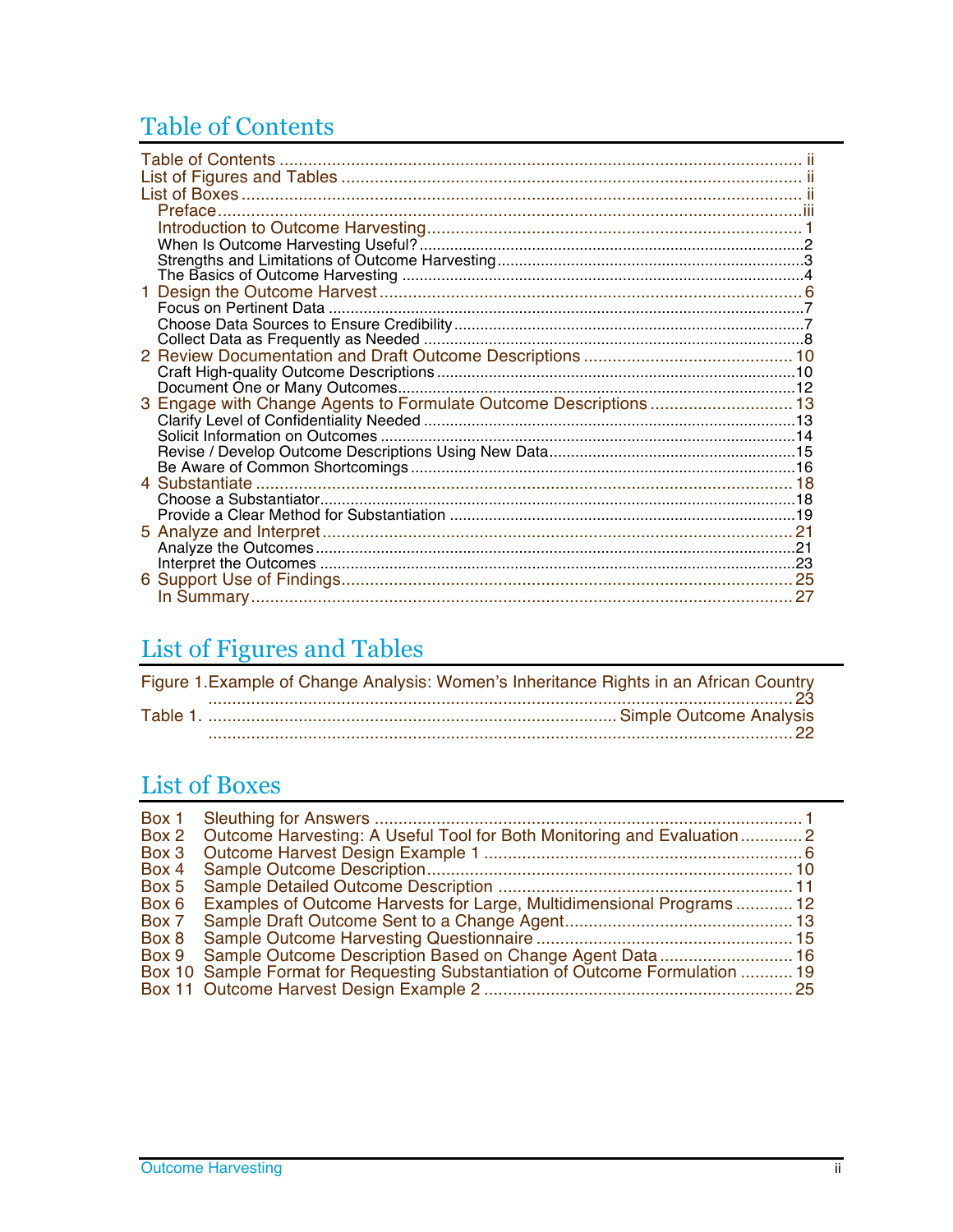# Preface

Outcome Harvesting was developed by Ricardo Wilson-Grau with colleagues Barbara Klugman, Claudia Fontes, David Wilson-Sánchez, Fe Briones Garcia, Gabriela Sánchez, Goele Scheers, Heather Britt, Jennifer Vincent, Julie Lafreniere, Juliette Majot, Marcie Mersky, Martha Nuñez, Mary Jane Real, Natalia Ortiz, and Wolfgang Richert. Over the past 8 years, Outcome Harvesting and has been used to monitor and evaluate the achievements of hundreds of networks, non-governmental organizations, research centers, think tanks, and communitybased organizations around the world.

This brief is intended to introduce the concepts and approach used in Outcome Harvesting to grant makers, managers, and evaluators, with the hope that it may inspire them to learn more about the method and apply it to appropriate contexts. Thus, it is not a comprehensive guide to or explanation of the method, but an introduction to allow evaluators and decision makers to determine if the method is appropriate for their evaluation needs. Where possible, we have included examples to illustrate how Outcome Harvesting is applied to real situations. For each case story, organizations were asked to provide a description of the outcome and a summary of the role played by the organization. Sometimes they added other information such as the outcome's significance. Some details and identifiers were redacted for confidentiality purposes.

A draft of this brief was graciously commented on by Bob Williams, Fred Carden, Sarah Earl, Richard Hummelbrunner and Terry Smutylo. The final text is, of course, the sole responsibility of the authors and editor.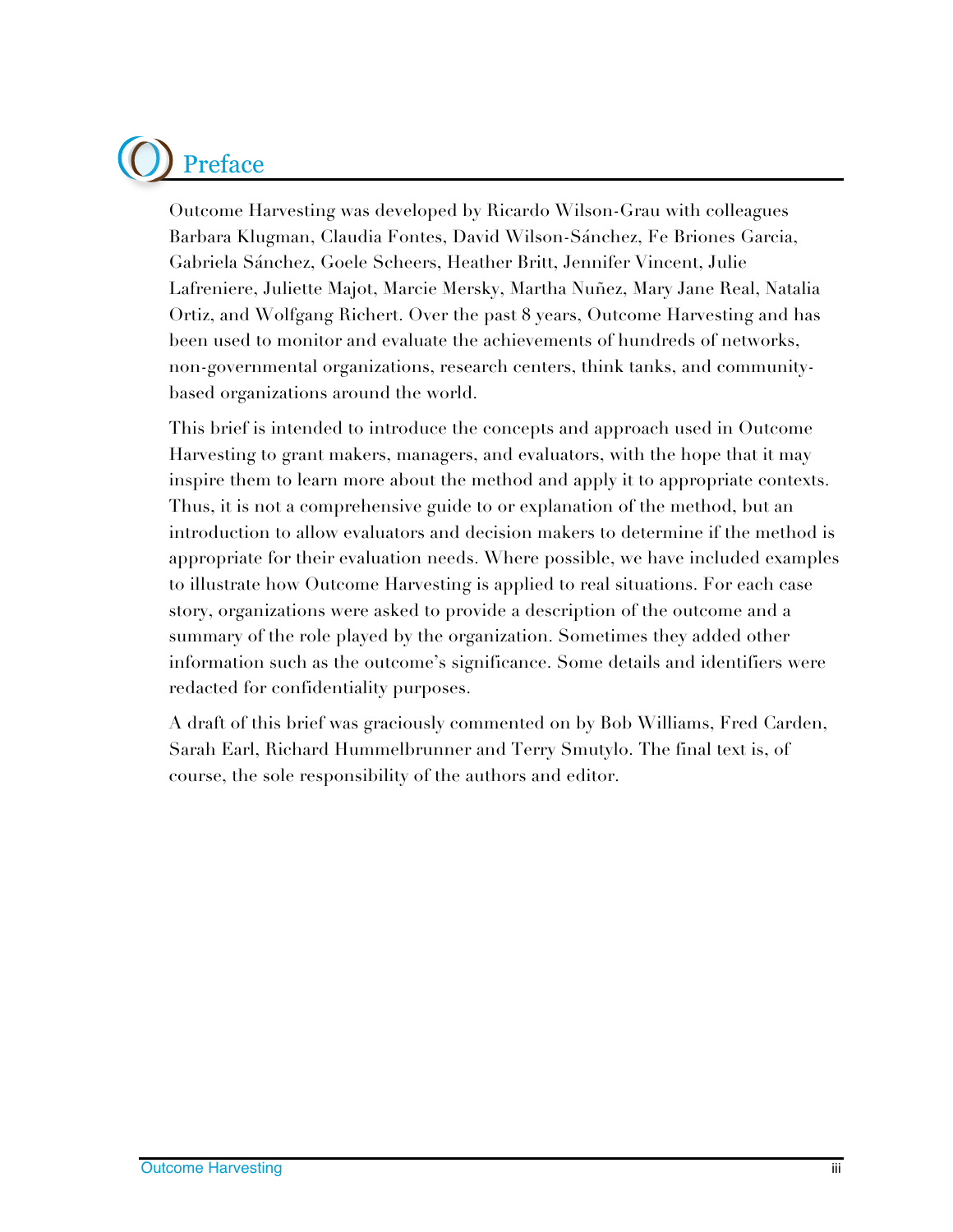## Introduction to Outcome Harvesting

Outcome Harvesting is a method that enables evaluators, grant makers, and managers to identify, formulate, verify, and make sense of outcomes. The method was inspired by the definition of outcome as a change in the behavior, relationships, actions, activities, policies, or practices of an individual, group, community, organization, or institution.1 Using Outcome Harvesting, the evaluator or harvester gleans information from reports, personal interviews, and other sources to document how a given program or initiative has contributed to outcomes. These outcomes can be positive or negative, intended or unintended, but the connection between the initiative and the outcomes should be verifiable.

#### **Box 1**

### **Sleuthing for Answers**

Outcome Harvesting is like forensic science in that it applies a broad spectrum of techniques to yield evidence-based answers to the following questions:

- What happened?
- Who did it (or contributed to it)?
- How do we know this? Is there corroborating evidence?
- Why is this important? What do we do with what we found out?

Answers to these questions provide important information about the contributions made by a specific program toward a given outcome or outcomes.

Unlike some evaluation methods, Outcome Harvesting does not measure progress towards predetermined outcomes or objectives, but rather collects evidence of what has been achieved, and works backward to determine whether and how the project or intervention contributed to the change. In this sense, it is analogous to sciences such as forensics, anthropology, or geology, which interpret events or contributing factors that led to a particular outcome or result by collecting evidence and answering specific questions (Box 1). Information is collected, or harvested, from the individual or organization whose actions

influenced the outcome(s) to answer specific, useful questions. The harvested information goes through a winnowing process during which it is validated or substantiated by comparing it to information collected from knowledgeable, independent sources. The substantiated information is then analyzed and interpreted at the level of individual outcomes or groups of outcomes that contribute to mission, goals or strategies and the resultant outcome descriptions are used to answer the questions that were initially posed.

<sup>-</sup><sup>1</sup> This definition of outcome was developed by the Canadian International Development Research Centre (IDRC) about 10 years ago and is widely used by development and social change programs. See Earl, S., Carden, F., & Smutylo, T. (2001). *Outcome Mapping: Building Learning and Reflection into Development Programs*. Ottawa: IDRC (retrievable from http://www.idrc.ca/en/ev-26586-201-1-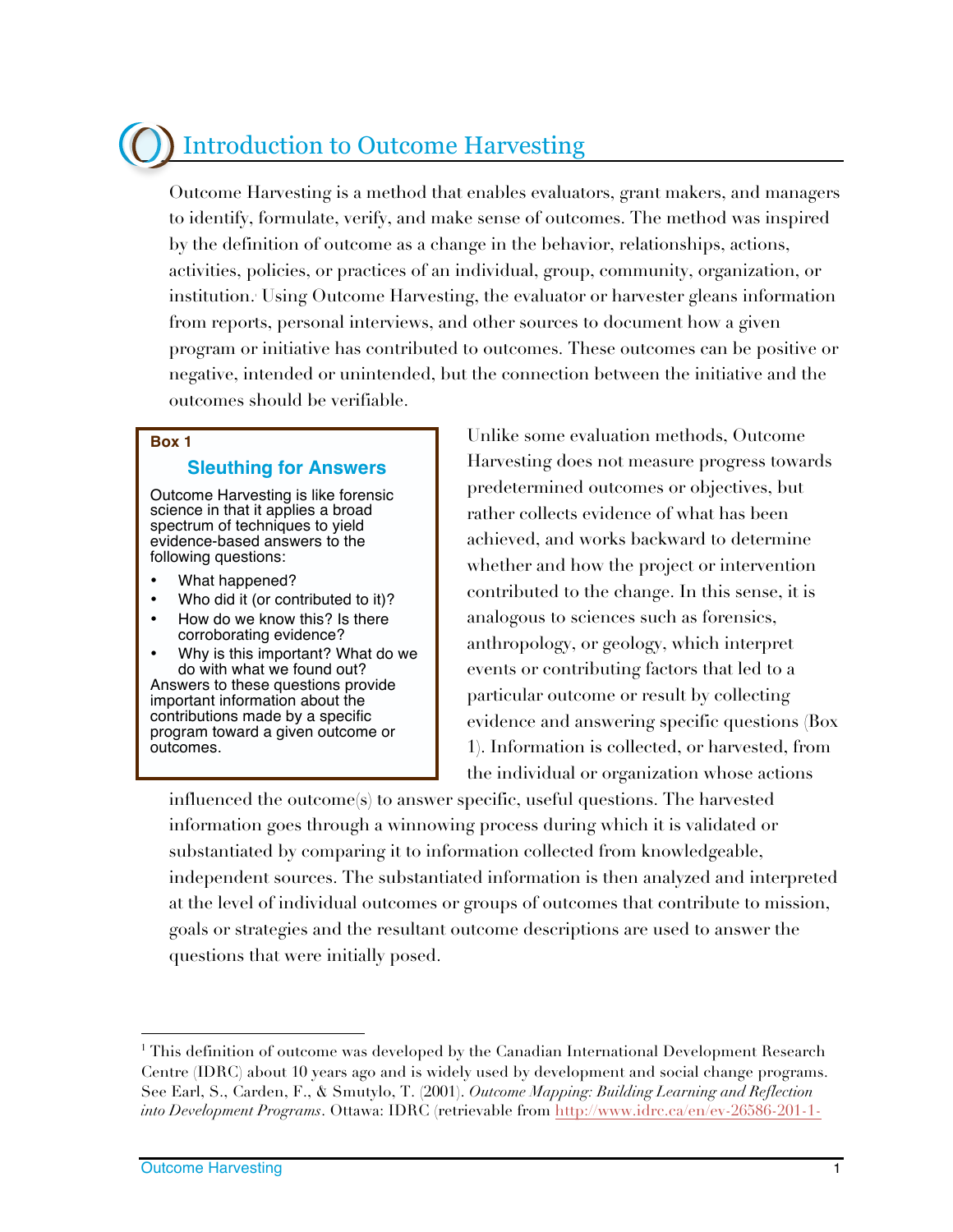

### **Basic Definitions and the definitions** of the definitions of the definitions of the definitions of the definitions

**Outcome:** a change in the behavior, relationships, actions, activities, policies, or practices of an individual, group, community, organization, or institution.

**Outcome Harvest**: the identification, formulation, analysis, and interpretation of outcomes to answer useful questions.

### **When Is Outcome Harvesting Useful?**

Outcome Harvesting can be a useful monitoring and evaluation tool for the right situations; however, it is not well-suited to all programs or interventions. In particular, Outcome Harvesting works well when outcomes, rather than activities, are the critical focus. In addition, it is suitable for evaluating complex programming contexts.

**Focus on outcomes rather than activities**. Outcome Harvesting is designed for situations where decision makers, or *harvest users,* are interested in learning about achievements rather than activities, and about effects rather than implementation. It is especially useful when the aim is to understand the process of change and how each outcome contributes to this change, rather than simply to accumulate a list of results.

#### **Complex programming contexts**.

Outcome Harvesting is suitable for complex programming contexts where relations of cause and effect are not fully understood. Conventional monitoring and evaluation aimed at determining results compares planned outcomes with what is actually achieved. In

#### **Box 2**

#### **Outcome Harvesting: A Useful Tool for Both Monitoring and Evaluation**

**Monitoring** is the periodic and systematic collection of data regarding the implementation and results of a specific intervention.

**Developmental evaluation** informs and supports a change agent who is implementing innovative approaches in complex dynamic situations. The process applies evaluative thinking to project, program or organizational development by asking evaluative questions, applying evaluation logic, and gathering and reporting evaluative data throughout the innovation process.

**Formative evaluation** analyzes and interprets evidence collected either through previous monitoring or specifically for the evaluation with the purpose of improving the change agent's performance and accountability. It is usually performed midway through a change agent's planned intervention.

**Summative evaluation** consists of the same process as formative but the purpose is to judge the merit, value, or significance of the change agent's intervention and is carried out at the end of a change agent's intervention.

complex environments, however, objectives and the paths to achieve them are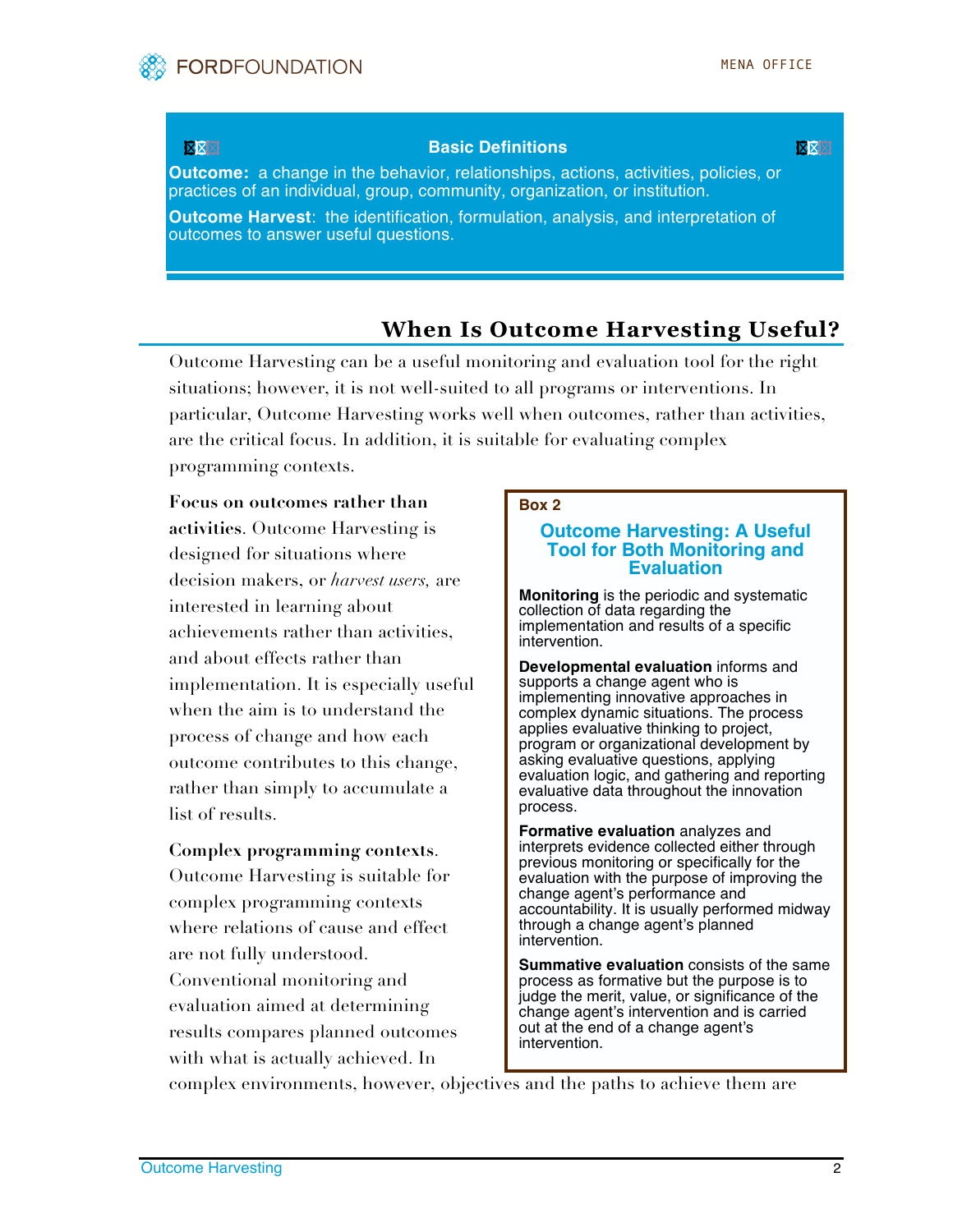

largely unpredictable and predefined objectives and theories of change must be modified over time to respond to changes in the context. Outcome Harvesting is especially useful when the aim is to understand how individual outcomes contribute to broader system-wide changes. Advocacy, campaigning, and policy work are ideal candidates for this approach.

**Monitoring and evaluation**. Outcome Harvesting can be used for both monitoring and evaluation. As a monitoring tool, Outcome Harvesting can provide real-time information about achievements (Box 2). Outcome Harvesting is useful for ongoing developmental, midterm formative, and end-of-term summative evaluations.2 It may be used as a comprehensive evaluation approach or combined with other methods.

### **Strengths and Limitations of Outcome Harvesting**

Outcome Harvesting focuses on all results, whether good or bad, planned or unplanned. Because of this, Outcome Harvesting is able to capture aspects of the elusive process of change that are beyond the control of the individual or organization which served as a *change agent* to influence these outcomes. The process draws on the knowledge of key informants who understand the change that has taken place, as well as their contributions to that change.

Outcome Harvesting is characterized by the following **strengths**:

- $\triangleq$  Corrects the common failure to search for unintended results.
- Has verifiable harvested outcomes.
- Uses a logical, accessible approach that makes it easy to engage informants.
- Employs various means to collect data: face-to-face interviews or workshops, communication across distances (surveys, telephone, or email), and written documentation.
- $\Rightarrow$  Ties the level of detail provided in the descriptions directly to the questions defined at the outset of the process; these descriptions may be as brief as a single sentence or as detailed as page or more of text, and may or may not include explanations of other variables.

Because of its nature, Outcome Harvesting also has certain **limitations and challenges**:

 Skill and time are required to identify and formulate high-quality outcome descriptions.

-

<sup>&</sup>lt;sup>2</sup> For more information on developmental evaluation, the newest of these three modes, see Patton, M.Q. (2011). *Developmental Evaluation* - *Applying Complexity Concepts to Enhance Innovation and Use.*  New York, NY: The Guilford Press.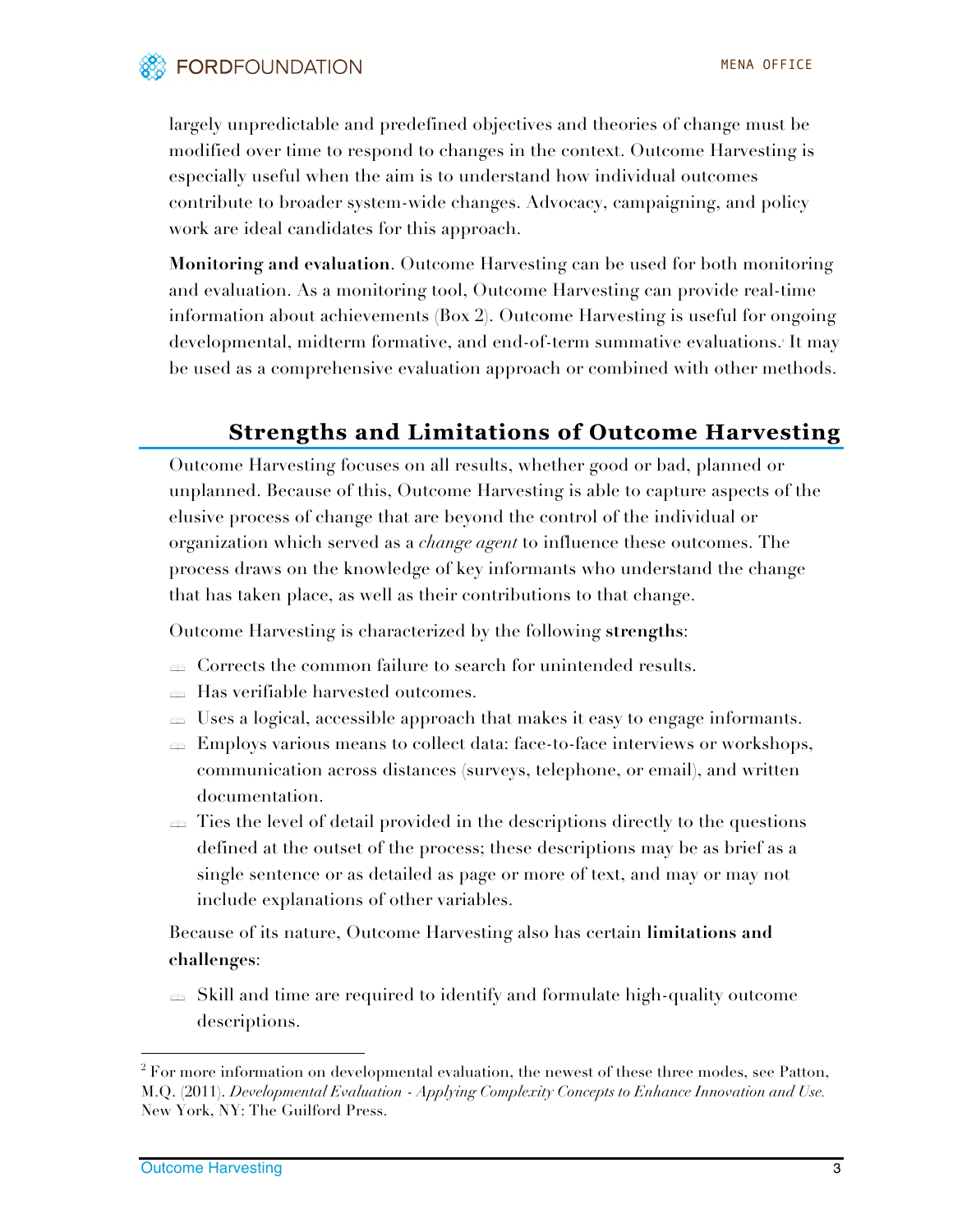

- $\Rightarrow$  Only those outcomes that the informant is aware of are captured.
- $\Rightarrow$  Participation of those who influence(d) the outcomes to be harvested is crucial.
- Starting with the outcomes and working backward represents a new way of thinking about change for some participants.

### **The Basics of Outcome Harvesting**

Outcome Harvesting can be used for the monitoring or evaluation of projects, programs, networks, or organizations. Depending on the situation, an external or internal evaluator, or harvester, can be designated to lead the Outcome Harvesting process. To ensure success, the harvester serves change agents, individuals, or organizations who participate(d) actively and contribute(d) to the outcome. The harvest user, who requires the findings to make decisions, is also engaged throughout the process.



The method consists of six iterative steps:

- 1. *Design the Outcome Harvest*: Harvest users and harvesters identify *useful questions* to guide the harvest. Both users and harvesters agree on what information is to be collected and included in the *outcome description* as well as on the changes in the social actors and how the change agent influenced them.
- 2. *Gather data and draft outcome descriptions*: Harvesters glean information about changes that have occurred in social actors and how the change agent contributed to these changes. Information about outcomes may be found in documents or collected through interviews, surveys, and other sources. The harvesters write preliminary outcome descriptions with questions for review and clarification by the change agent.
- 3. *Engage change agents in formulating outcome descriptions:* Harvesters engage directly with change agents to review the draft outcome descriptions, identify and formulate additional outcomes, and classify all outcomes. Change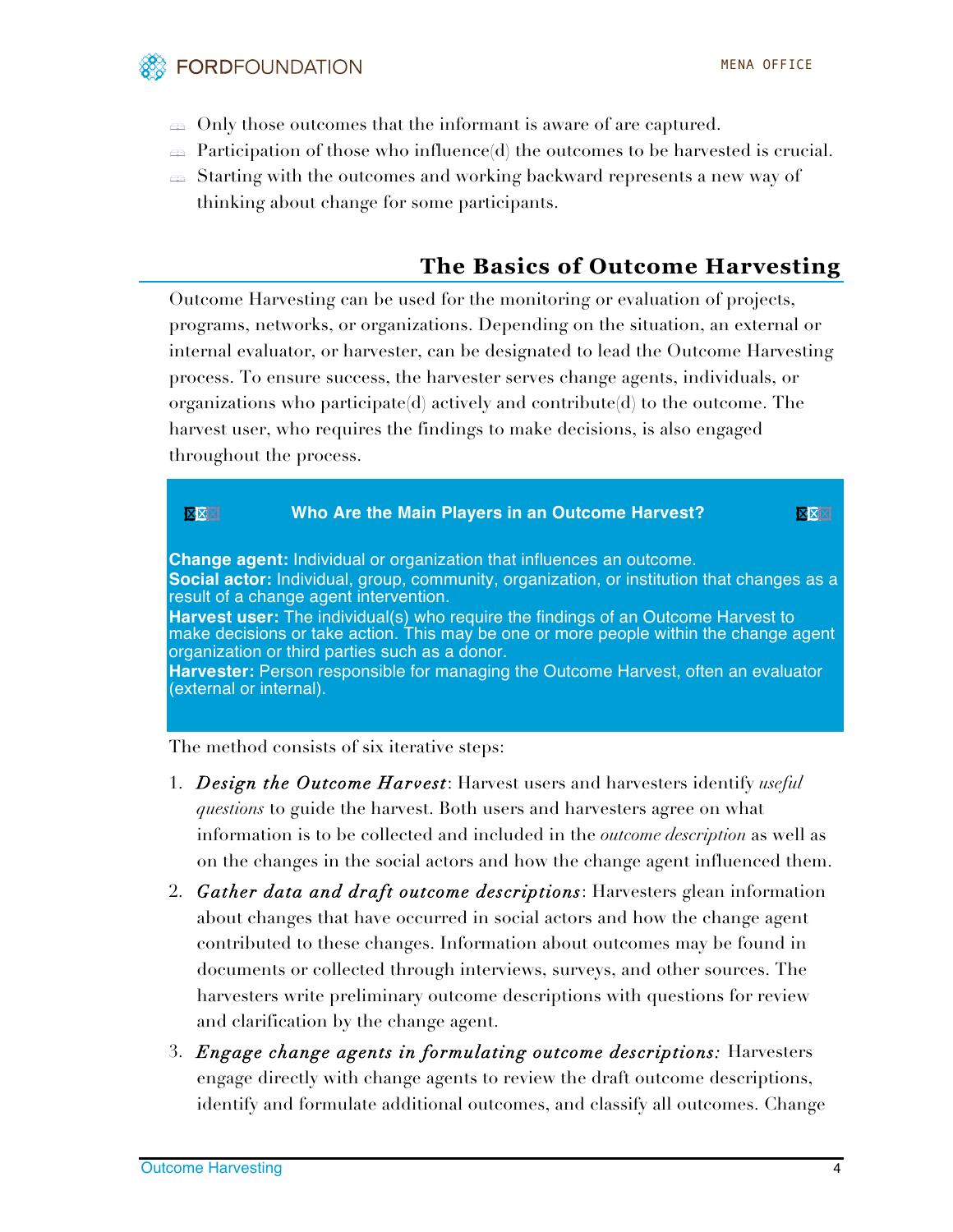agents often consult with well-informed individuals (inside or outside their organization) who can provide information about outcomes.

- 4. *Substantiate*: Harvesters obtain the views of independent individuals knowledgeable about the outcome(s) and how they were achieved; this validates and enhances the credibility of the findings.
- 5. *Analyze and interpret*: Harvesters organize outcome descriptions through a database in order to make sense of them, analyze and interpret the data, and provide evidence-based answers to the useful harvesting questions.
- **6.** *Support use of findings:* Drawing on the evidence-based, actionable answers to the useful questions, harvesters propose points for discussion to harvest users, including how the users might make use of findings. The harvesters also wrap up their contribution by accompanying or facilitating the discussion amongst harvest users.

Each of these steps is described in more detail in the following sections. In most cases, it is recommended that a professional evaluator who is familiar with the method be retained to guide the initial application of the process.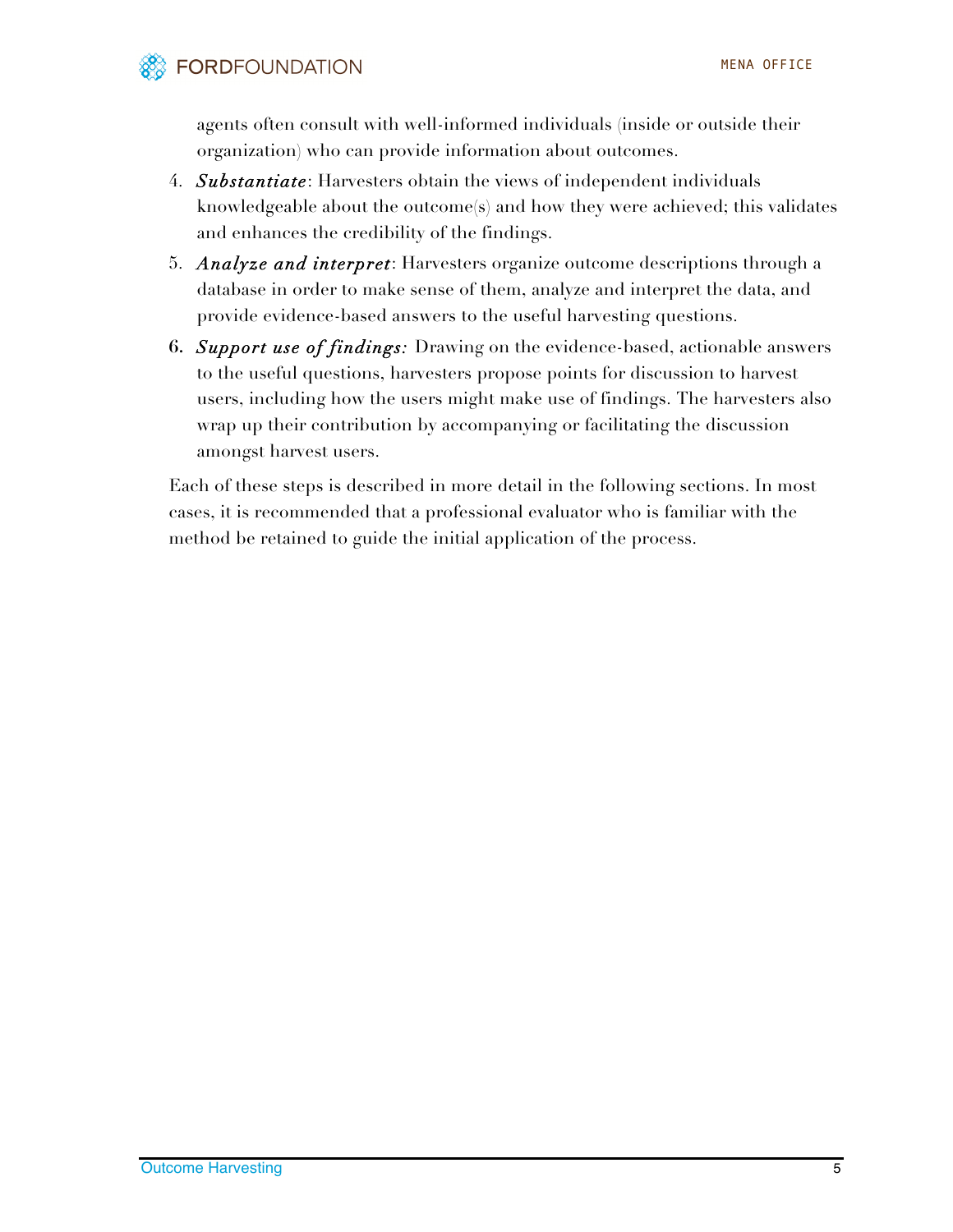## 1 Design the Outcome Harvest

In Step 1, harvest users and harvesters identify useful questions to guide the harvest, and agree on what information is to be collected in addition to the change in the social actor and how it came about. 3 They also come to agreement about the kind of information that will answer *useful* questions that will lead to actionable answers, the level of detail required, the best data sources, and the classifications for analysis. Box 3 shows some of the design considerations for an Outcome Harvest intended to

#### **Box 3**

### **Outcome Harvest Design Example 1**

**Users of the Outcome Harvest:** The primary intended users of the evaluation are the donor's management team for the grant portfolio. In contrast, the grantee change agents would be one audience for the evaluation.

**Uses of the Outcome Harvest**: There are two primary intended uses of this evaluation: (1) to document the outcomes of 8 years of grant making, and (2) to improve the strategy of portfolios at the foundation that are oriented toward democratizing global governing institutions."

**Useful Question:** *What* has been the collective effect of grantees on making the global governance regime more democratic and *what does it mean* for the portfolio´s strategy?

determine the impact of a grant portfolio that aims to strengthen global civil society.

### **Definitions to Help with Design with the Contract of the Design of the Contract of the Contract of the Contract of the Contract of the Contract of the Contract of the Contract of the Contract of the Contract of the Contr**

**Useful Questions:** Questions that guide the Outcome Harvest because the answers to these questions will be especially useful to the harvest users. **Outcome Description:** The formulation of who changed what, when and where it took place, and how the change agent contributed to that outcome are combined in sufficient specificity and measurability to enable the harvest user to take action.

At the most basic level, Outcome Harvesting documents a change in a social actor. Sometimes it is enough to discover **who** changed **what**, **when** and **where** it was changed, and **how** the change agent contributed to the outcome. At other times, **it may be** essential to describe the outcome's significance. It may be useful to include other dimensions such as the history, context, contribution of other social actors, and emerging evidence of impact on people's lives or the state of the environment. Regardless of what is being collected, it is important that harvest users and harvesters agree on the detail required: Will a simple description suffice or should

-

<sup>&</sup>lt;sup>3</sup> Outcome Harvesting is utilization-focused in the sense of the approach to evaluation of this name developed by Michael Quinn Patton. [Patton, M.Q. (2008). *Utilization-Focused Evaluation* (3rd ed*.*). Thousand Oaks, CA: Sage. Patton, M.Q. (2011). *Essentials of Utilization-Focused Evaluation: A Primer*. Newbury Park, CA: Sage.]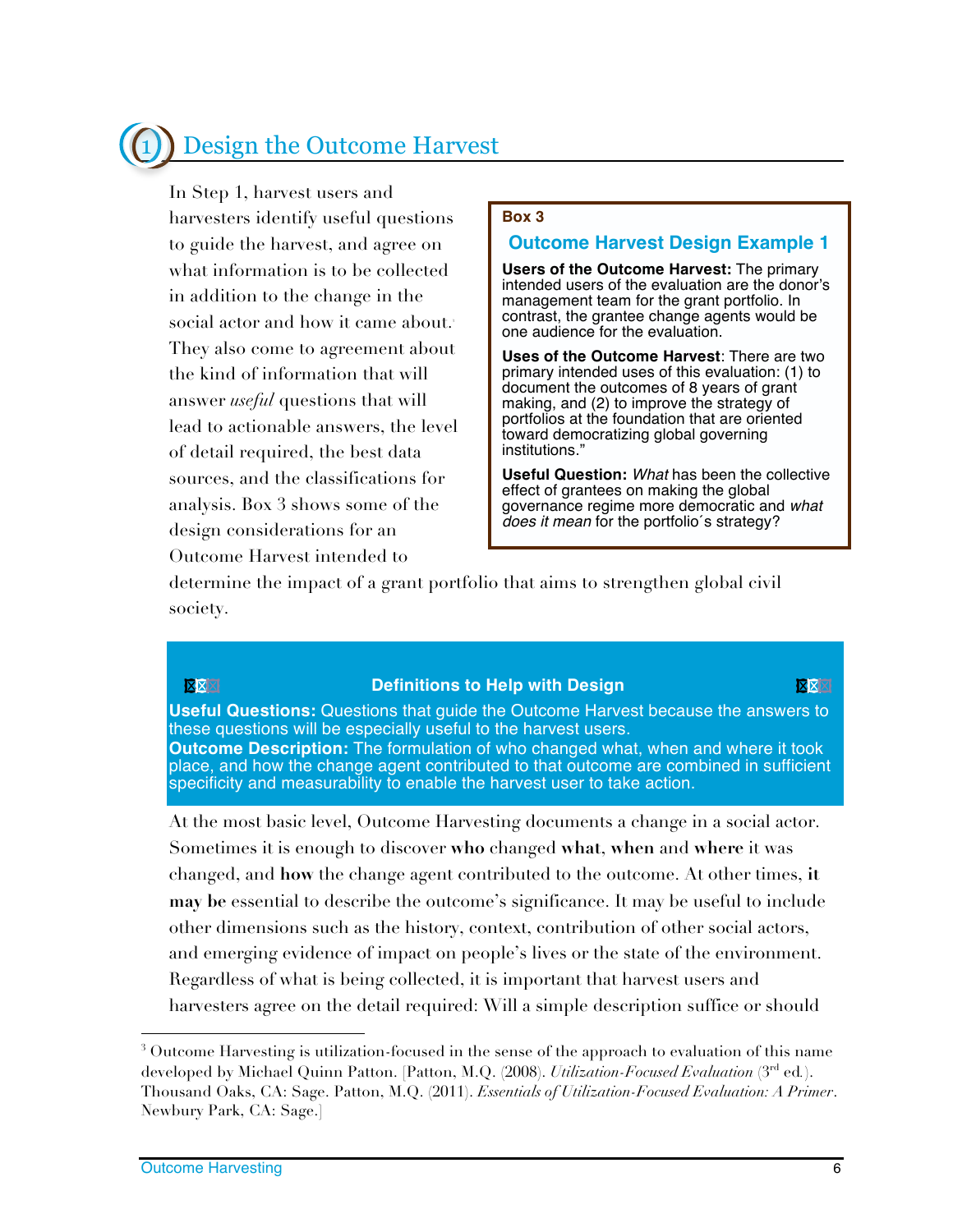

each dimension be explained? Will one or two sentences be enough or are several paragraphs required to describe each dimension?

Data may be collected from the social actors influenced as well as from document reviews. Initially, however, the gleaning of data begins with program documents and program staff.

### **Focus on Pertinent Data**

Data collection seeks verifiable evidence:

- 1. *Outcome*: *Who* has the change agent influenced to change *what*, and *when* and *where* was it changed? What is the observable, verifiable change that can be seen in the individual, group, community, organization, or institution? What is being done differently that is significant?
- 2. *Contribution*: *How* did the change agent contribute to this change? Concretely, what did she, he, or they do that influenced the change?

Again, it is important to note that the Outcome Harvesting process reverses the logic of conventional monitoring and evaluation. Rather than tracking activities and outputs to see whether they are generating results as planned, harvesters first identify outcomes, whether planned or not, and then determine how the change agent contributed. To establish contribution – indirect or direct, partial or whole, intended or not – beyond a reasonable doubt, the harvester uses three mechanisms:

- 1. *Reported* (and validated) **observations** such as progress reports, evaluations, and case studies.
- 2. *Direct critical observation*, for example, what is seen in writing, heard during telephone conversations, or observed during a field visit.
- 3. Direct or simple *inductive inference* from items 1 or 2, for example, insider information given to a journalist and published leads to international pressure.

**Definition: Contribution and the set of the set of the set of the set of the set of the set of the set of the s** 

Verifiable explanation of **how** the change agent contributed to the outcome.

### **Choose Data Sources to Ensure Credibility**

During the design process, the harvesters carefully plan how to ensure the credibility of the findings when choosing the sources and methods for obtaining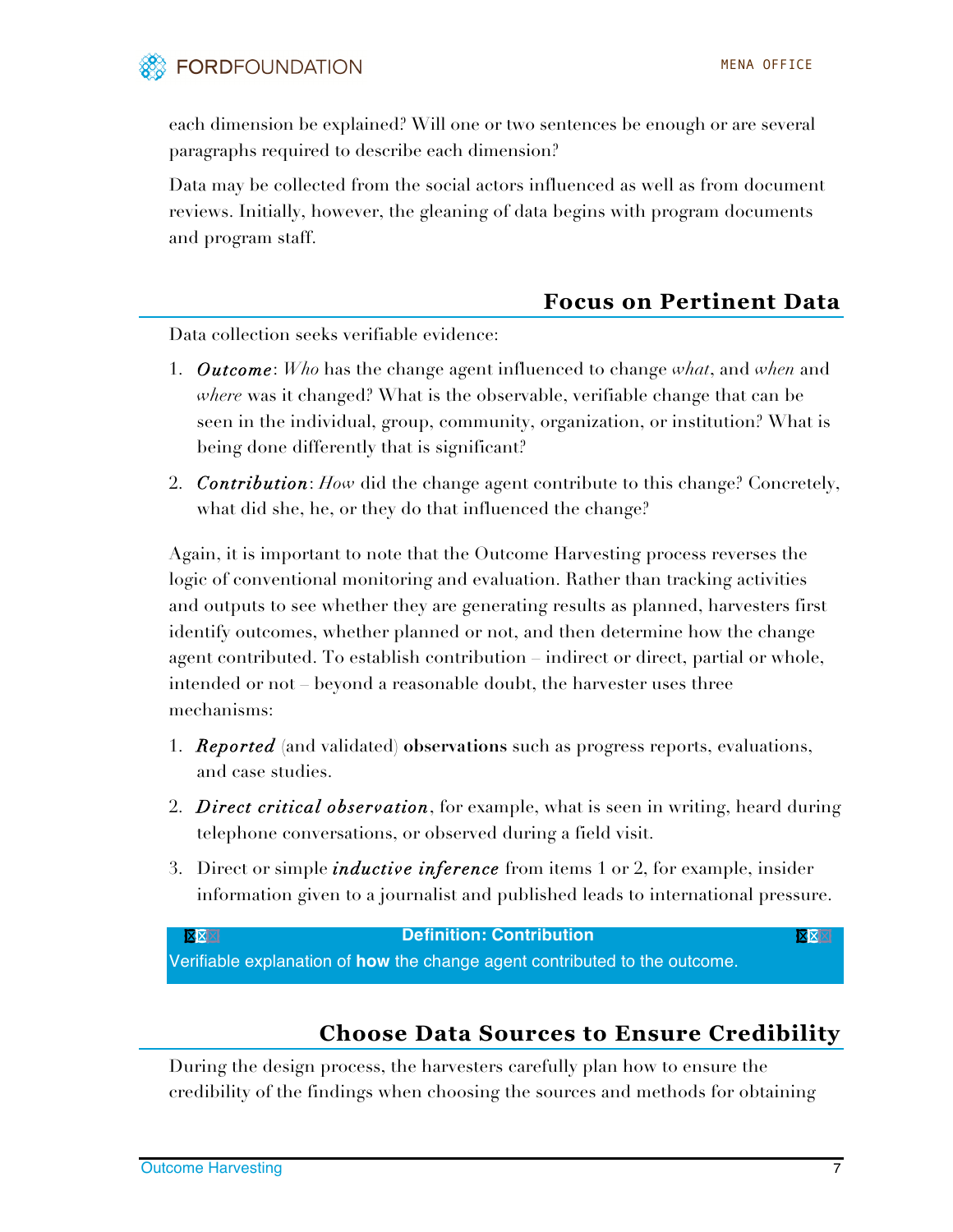

data. As in any monitoring or evaluation activity, the credibility of the outcome descriptions resides in sources of data that are authentic, reliable, and believable. The best informants are those with the most intimate knowledge of what changed and how it changed – the change agents. Thus, using change agents as a source provides one important element of credibility.

Of course, change agents have a vested interest in understanding what they have *really* achieved and that must be balanced with their desire to see that they accomplished their intended results. Thus, the customary triangulation of sources enhances credibility. These purposes are also served by substantiating the outcome descriptions with independent third parties knowledgeable about the outcome and the change agent's contribution.

In any case, credibility is relative and depends on the primary intended users' trust in the data, in the process through which data are generated, and in the harvester. The intended uses of the monitoring or evaluation findings dictates how specific the description of each outcome must be; that is, how concrete, tangible, and verifiable these descriptions must be to make them useful. Therefore, it is important to agree from the start on the data and sources that will make the findings sufficiently credible for the primary intended users and their uses.

If possible, harvest users and harvesters also agree from the beginning on how the information will be classified during interpretation and analysis. The classifications are usually derived from the useful monitoring or evaluation questions. Classifications may also be related to the objectives and strategies of either the change agent or other stakeholders, such as donors.

### **Collect Data as Frequently as Needed**

Outcome Harvesting is done as often as necessary to understand what the change agent is achieving; the frequency depends on the predictability of the time required to bring about desired changes. Depending on the time period covered by the monitoring or evaluation, and the number of outcomes involved, the method can require a substantial time commitment from informants. It is especially timeconsuming to document outcomes that occurred in the distant past. To reduce the burden of time on informants, outcomes are harvested monthly, quarterly, biannually, or annually. Findings may be substantiated, analyzed, and interpreted less frequently, if desired.

The timing of the harvest depends on how essential the harvest findings are to ensure the program is heading in the right direction. If the certainty is relatively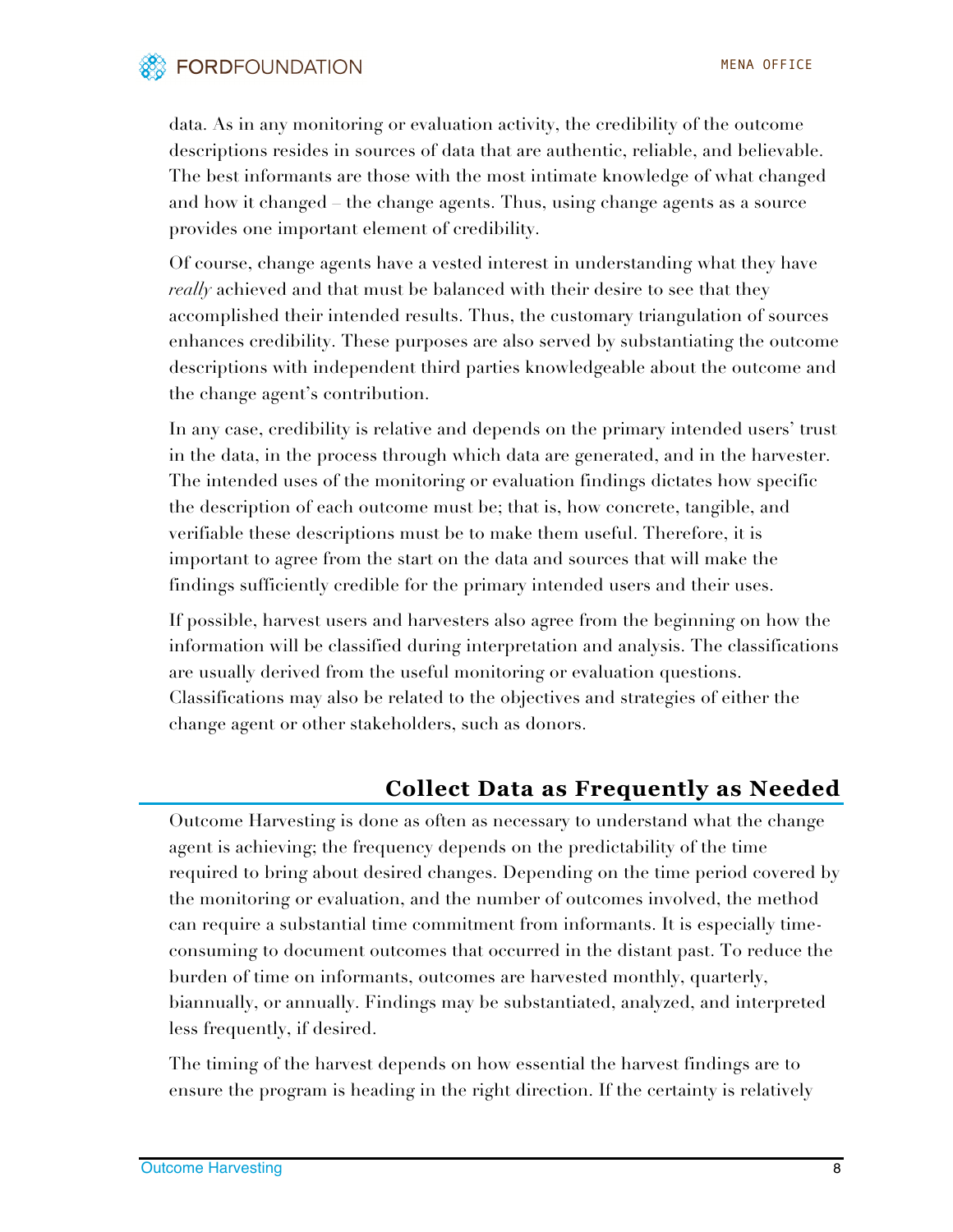

great that doing A will result in B, the harvest can be timed to coincide with when the results are expected. Conversely, if much uncertainty exists about the results that the program will achieve, the harvest should be scheduled as soon as possible to determine the results that are actually being achieved. Once the design of the Outcome Harvest has been finalized, work can begin on harvesting outcomes.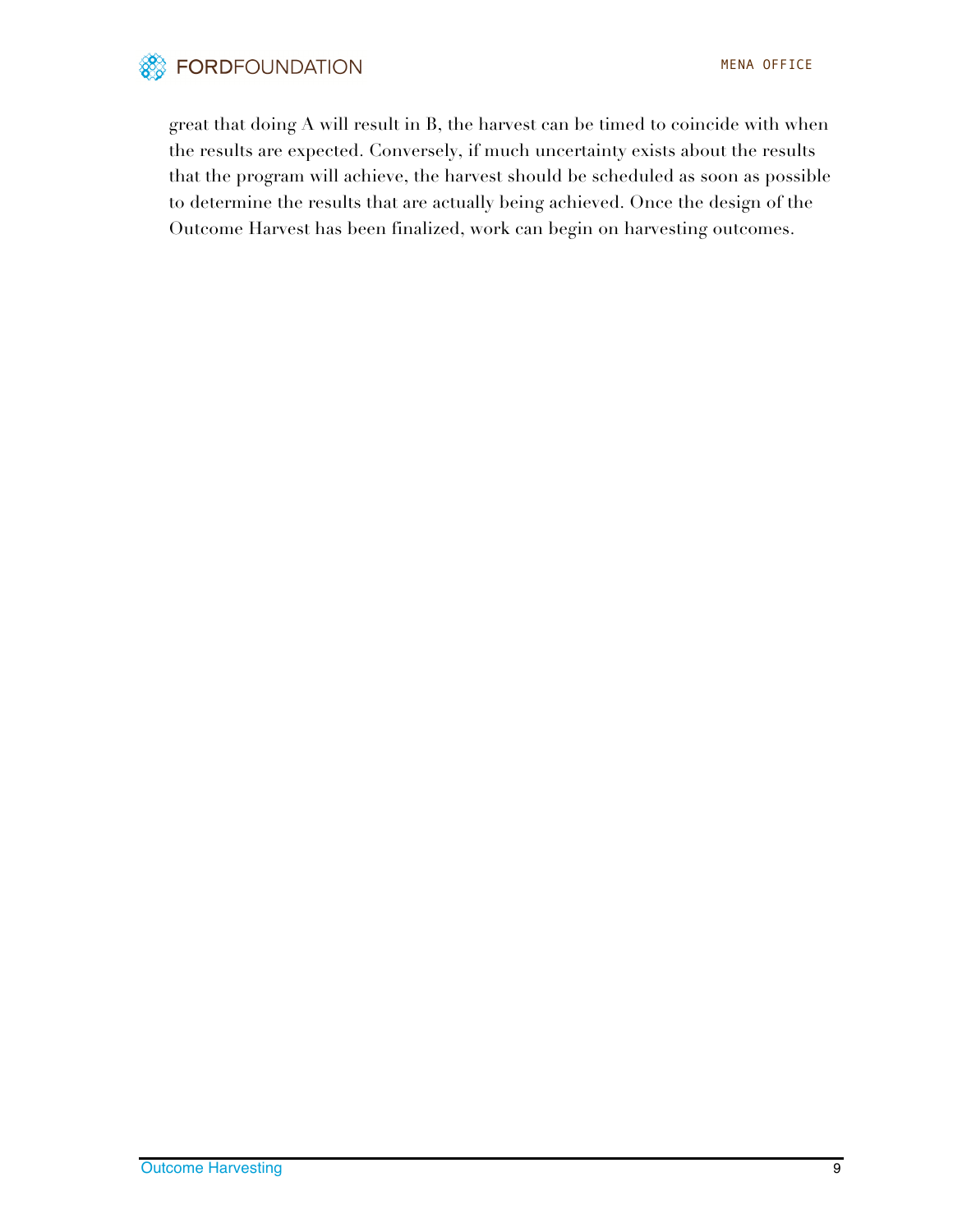## 2 Review Documentation and Draft Outcome Descriptions

During Step 2, the harvesters review reports, evaluations, press releases, and any other material on file to identify outcomes and the activities used to achieve them. If no written documentation exists, harvesters collect primary data from other sources, including the social actors who experienced change. Using these data

sources, harvesters draft an initial description (or explanation) of the outcome and the other dimensions, such as the *contribution* of the change agent, at the level of detail and specificity that were agreed upon during Step 1. The description can be brief (as shown by the example in Box 4) or more detailed (as in Box 5, next page).

Each outcome describes a change in a social actor that the change agent influenced. The change can be in behavior, relationships, actions, policies,

### **Box 4**

### **Sample Outcome Description**

**Outcome Description**: In 2009, The Palestinian Authority revitalizes an employment fund for qualified people living in Palestine.

**Contribution**: In 2007, a research report on the economic impact of unemployment in Palestine was released. The Global Call to Action against Poverty (GCAP) coalition in Palestine followed up by coupling dialogue with the government and popular mobilization – including the "Stand Up and Be Counted" campaign, which mobilized 1.2 million people in 2008. Working with the Ministry of Labor, the coalition helped secure multilateral funding and delineate management of the fund.

or practices. The influence of the change agent can range from inspiring and encouraging, to facilitating and supporting, to persuading, to pressuring the social actor to change.

### **Craft High-quality Outcome Descriptions**

A superior outcome description depicts the contributions a change agent made towards a significant outcome. Outcome descriptions are brief but include *enough detail* so that those not familiar with the context can appreciate the significance of the achievement and find sufficient evidence of the change agent's contribution to make it credible. Outcomes and the change agent's contribution are SMARTly described:

 *Specific*: The outcome is formulated in sufficient detail so that a primary intended user without specialized subject or contextual knowledge will be able to understand and appreciate who changed what, when and where it changed, and how the change agent contributed.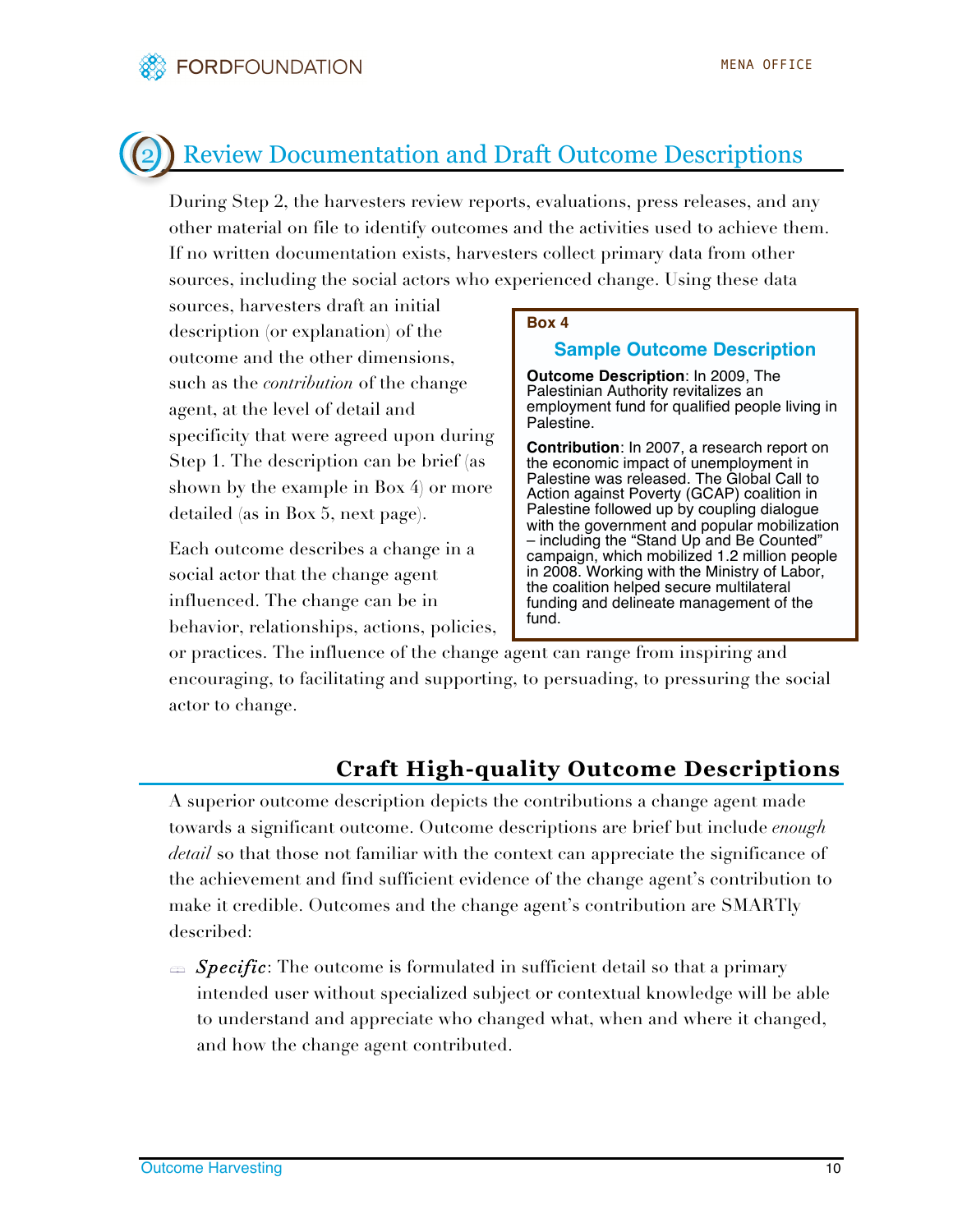- *Measurable*: The description of the outcome contains objective, verifiable quantitative and qualitative information, independent of who is collecting data. How much? How many? When and where did the change happen?
- *Achieved*: The description establishes a plausible relationship and logical link between the outcome and the change agent's actions that influenced it. In other words, how did the change agent contribute to the outcome, in whole or part, indirectly or indirectly, intentionally or unexpectedly?
- *Relevant*: The outcome represents a significant step towards the impact that the change agent seeks. Those who identify and formulate the outcome and the contribution must be well placed to assess both. They should have a special position or experience that gives them the requisite knowledge to describe the outcome and how they contributed. Thus, anecdotal data become critical data because of the value of the informants.
- *Timely*: While the outcome occurred within the time period being monitored or evaluated, the change agent's contribution may have occurred months, or even years, before.

#### **Box 5**

### **Sample Detailed Outcome Description**

In 2009, The Palestinian Authority revitalizes an employment fund for qualified people living in Palestine.

**Description**: Palestine's Ministry of Labor, initially resistant to the proposal, is now working with civil society to rebuild and manage the Palestinian Fund for Employment and Social Protection. This fund will support the implementation of active labor market policies and measures in the occupied Palestinian territory to address the employment gap. The fund will provide a wide range of financial and non-financial services including employment services, employment guarantee schemes, enterprise development support, capacity development of small and medium enterprises, and employment-intensive public investment. Working in conjunction with the Ministry, supporting organizations of GCAP Palestine have secured bilateral and multilateral funding from aid agencies and governments.

**Significance**: This outcome demonstrates how mass citizen action can be combined with the engagement of political decision makers to lead to transformative changes in government policy and practice.

**Contribution**: After the presentation of a research report in 2007 on the economic impact of unemployment by the Democratic Workers Rights Centre (DWRC), the Global Call to Action against Poverty (GCAP) coalition in Palestine was able to engage government in conversations on the creation of an employment fund. Dialogue was coupled with popular mobilization, including the "Stand Up and Be Counted" campaign. Stemming from an event including 10,000 people in 2006, this campaign mobilized 1.2 million people, over one quarter of the Palestinian population, in 2008. Working in conjunction with the Ministry of Labor, supporting organizations of GCAP Palestine helped secure multilateral funding for a pool of resources, and are currently delineating the management of the fund.

The elegant balance between brevity and completeness is best obtained by those with strong analytical and writing skills. To improve the quality of outcome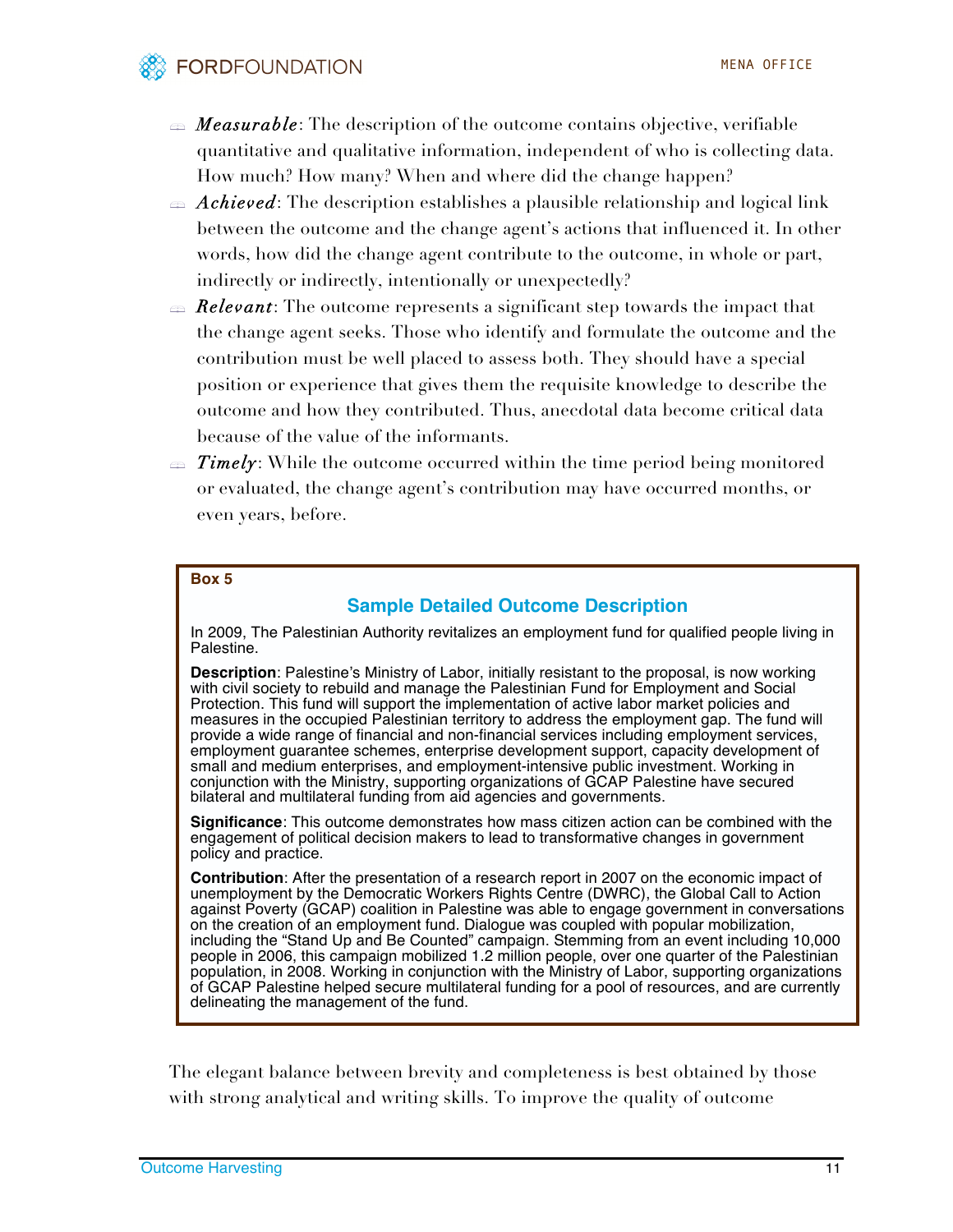

descriptions, the harvester allows plenty of time for change agents to respond and supports them in crafting their outcome descriptions.

### **Document One or Many Outcomes**

When harvesting a large number of outcome descriptions, the management of the harvest and the analysis is more complicated, but the six steps and the data collection approaches remain the same. For large, multidimensional programs (Box 6), a database is required to store and analyze the outcome descriptions (see Step 5).

#### **Box 6**

#### **Examples of Outcome Harvests for Large, Multidimensional Programs**

**Oxfam Novib Global Programme for Sustainable Livelihoods and Political Participation.** In 2010, a 5-year Outcome Harvest was performed for this €22 million program. The users wanted in-depth outcome descriptions, with multiple paragraphs describing each outcome, its significance, and how the 38 grantees (the agents of change) contributed to the outcomes. The results of the harvest included nearly 200 outcomes reaped from 30 grantees, and the final document was 400 pages.

**The UN Trust Fund to End Violence Against Women**. In 2011, three evaluators harvested 653 outcomes from 61 grantees. These outcomes were "mapped" using one to two sentence outcome descriptions and another one or two sentences to document the contribution made by the change agents in this US \$48 million portfolio since 2006.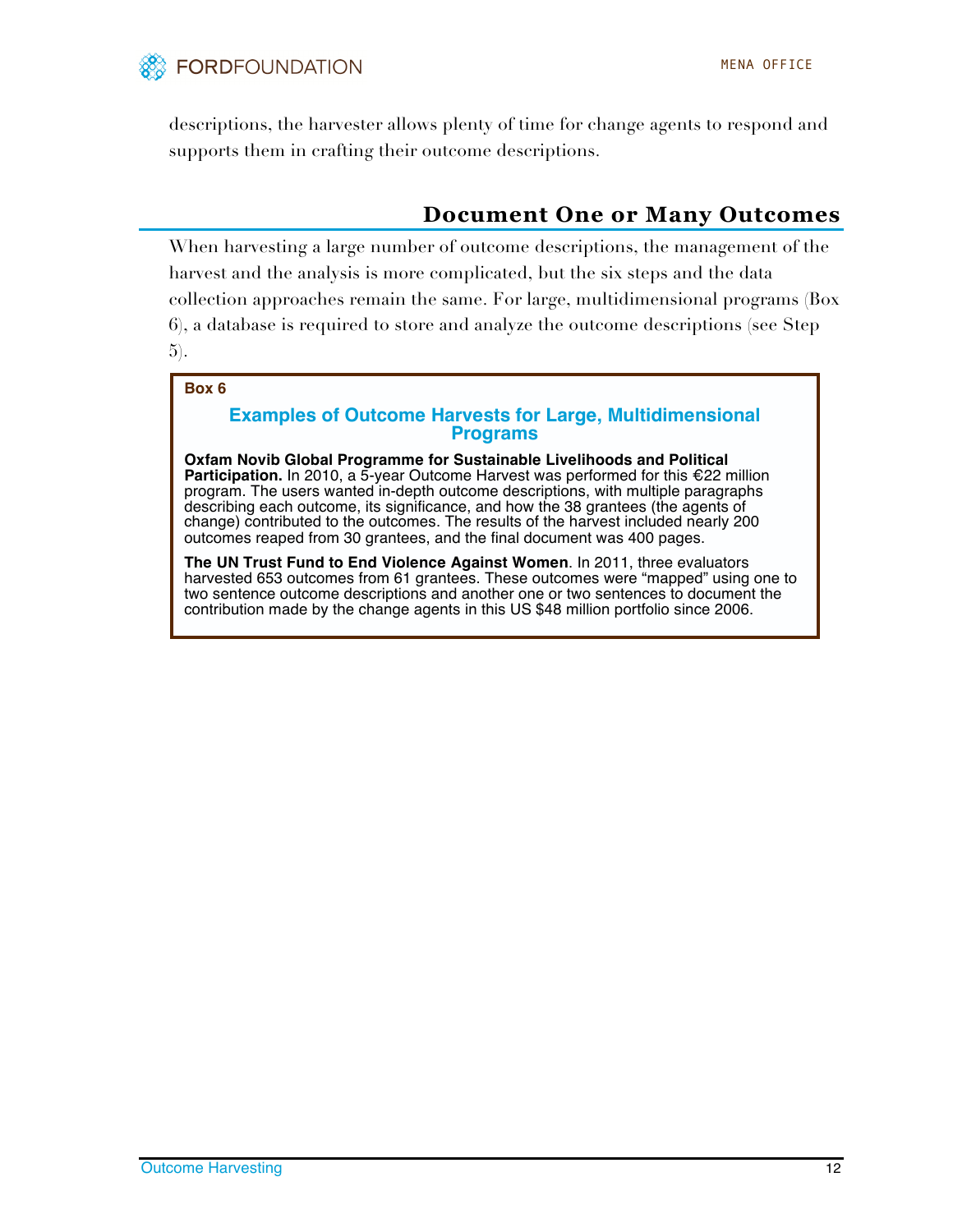## 3 Engage with Change Agents to Formulate Outcome **Descriptions**

During Step 3, the harvester engages directly with the change agents to review information extracted from the documentation and to collect additional information on outcomes and the dimensions considered necessary for a complete description. Identifying and formulating outcome descriptions can be a new and challenging task for change agents accustomed to reporting on what they have done rather than on changes in those they seek to influence. Harvesters should plan to engage intensely with change agents, "ping-ponging" as they revise drafts several times.

The first task is to ensure a shared understanding of the concept of outcome among change agent informants and other monitoring or evaluation participants. The harvester supports the change agent´s review of the draft outcome



formulations with guiding questions, as shown in the example in Box 7.

Throughout the process, the harvester rigorously examines each outcome for specificity and coherence. For example, there must be a plausible rationale between the outcome and how the change agent contributed. The harvester also examines the rationale supporting claims of *significance* and other dimensions.

### **Clarify Level of Confidentiality Needed**

Usually, change agents are informed at the beginning of the process that outcome descriptions will be made public and subjected to scrutiny. A large portion of the value of undertaking Outcome Harvesting is the learning that takes place among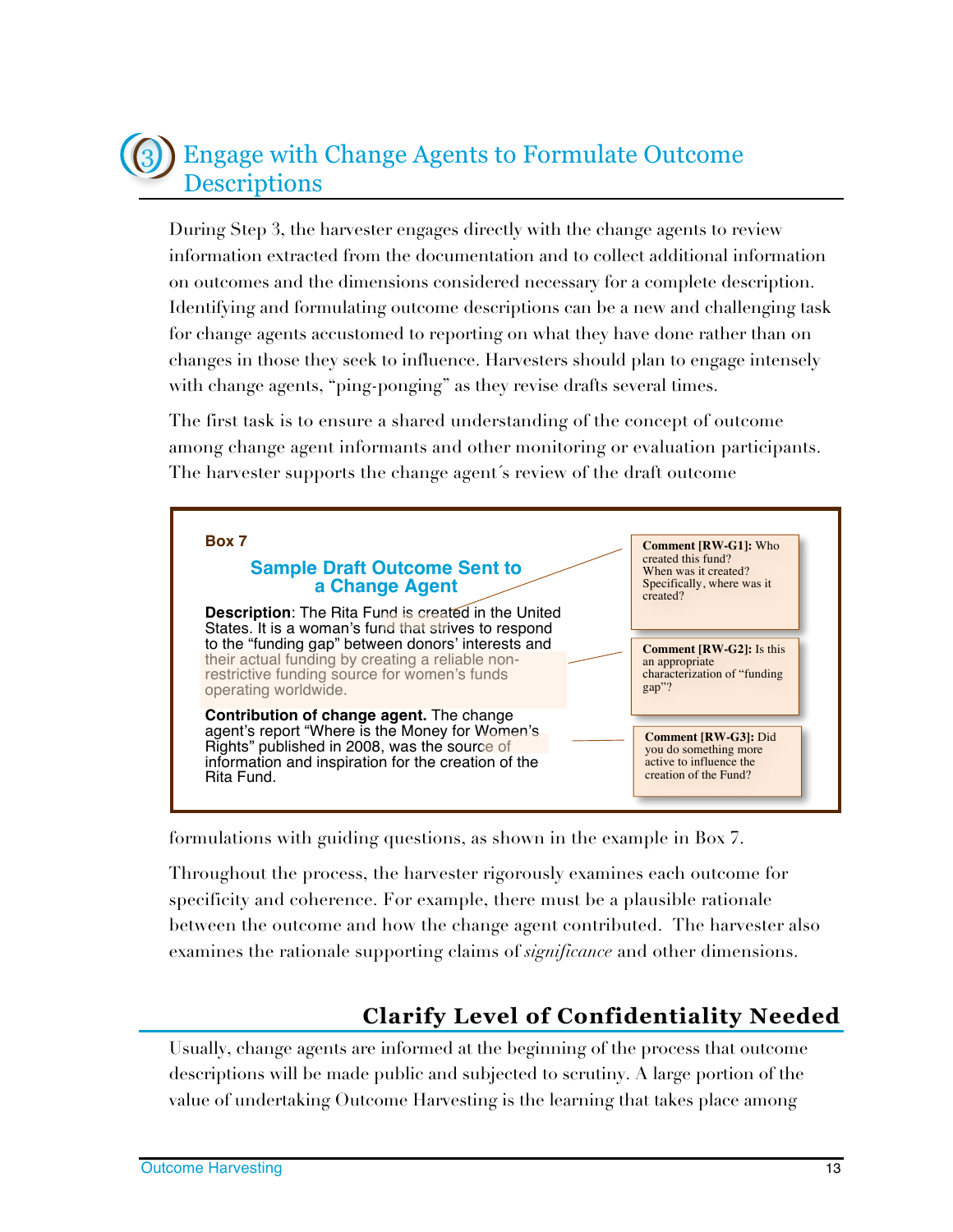

monitoring or evaluation users and audiences. This generally requires publicly sharing outcome descriptions. However, in certain cases making public the ways and means by which change agents influence outcomes could endanger or compromise future work. Thus, confidentiality about who contributes to the change or how they contributed, or both, may be necessary. For example, in on-going, politically delicate situations, the change agent may not want to reveal the strategy, or even the involvement, of the program or organization.

Even so, change agent informants must know that to qualify as an outcome, the change must be specific and concrete enough to be verified. Similarly, they should know that the description of their contribution, its significance, and other dimensions must be logical and believable. This motivates informants to review records, consult witnesses, and otherwise rely on evidence.

- From the beginning, harvesters make it clear to change agent informants that they will be on record, and obtain the appropriate consent.
- $\Rightarrow$  In cases where informants insist on confidentiality, harvesters explore the possibility of releasing a version of the outcome that does not reveal confidential information.
- $\Rightarrow$  Harvesters accept as final outcome descriptions only those formulations that, confidentially or not, contain solid, plausible evidence that can be substantiated.

### **Solicit Information on Outcomes**

Engagement with change agents can be accomplished through surveys, questionnaires, or interviews delivered through a variety of means including paper, online, email, telephone, or face-to-face. It can also be accomplished in workshop or focus-group settings. Box 8 provides an example of a questionnaire that might be provided to change agent informants to solicit information on outcomes.

Harvesters pointedly request change agents to report intended and unintended, positive and negative outcomes. They also make it known that if only positive outcomes are reported, one of two interpretations may be assumed: (1) the claims are not credible, or (2) the change agent is not taking enough risks. Harvesters also explain that they require specificity because some of the people who will read the outcomes will not know the subject and will be relatively ignorant of the context in which they are working. Instead of asking, "How many people were involved?" it is more helpful to exemplify what the harvester wants: "With more specificity, third parties will be able to appreciate the scope of the change. Thus, can you indicate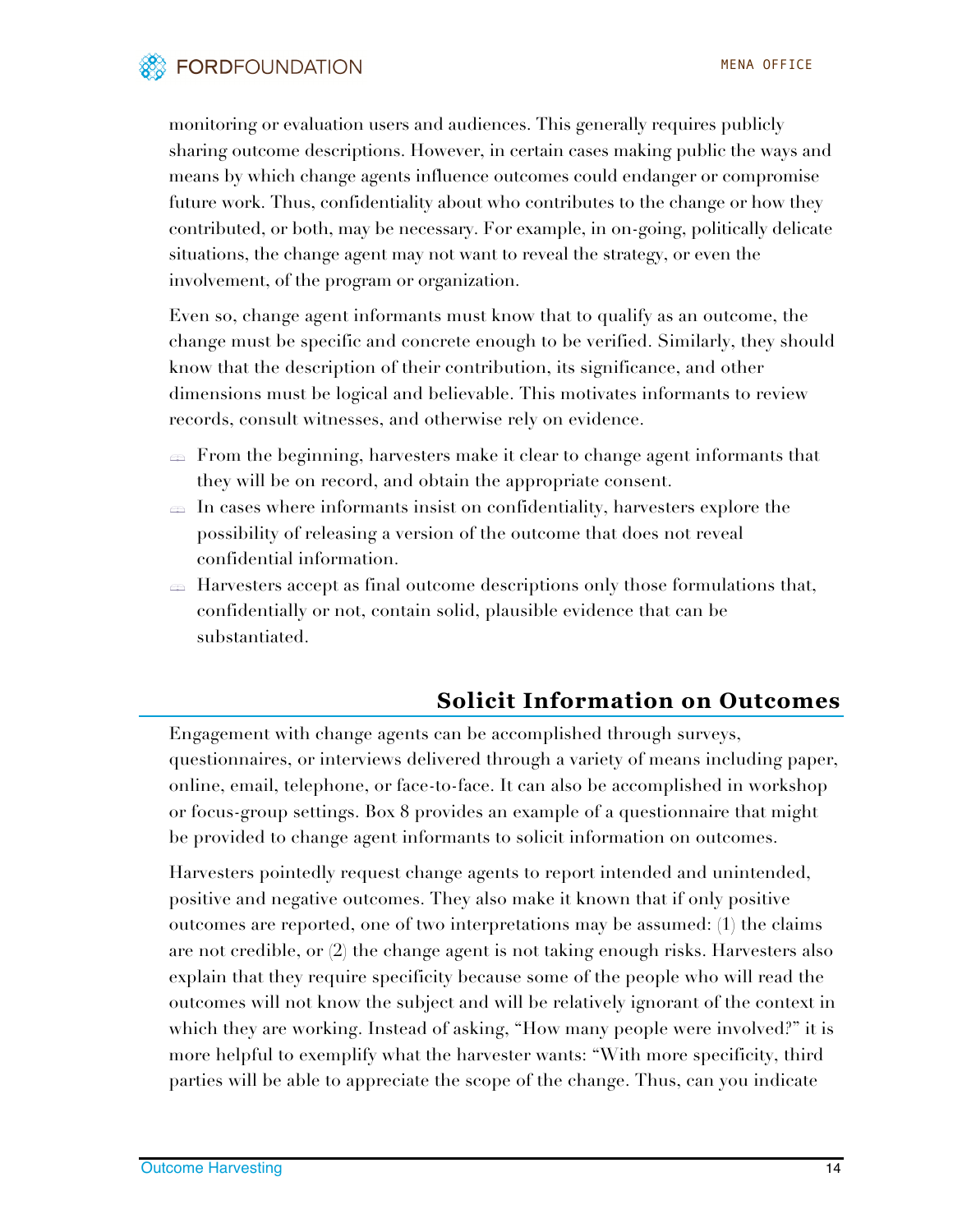

how many people demanded land? Was it 5 to 10, approximately 100, or nearly 1,000?"

#### **Box 8**

### **Sample Outcome Harvesting Questionnaire**

**Outcome Description**: In one or two sentences, summarize the observable change in the behavior, relationships, activities, or actions of a social actor influenced by the activities and outputs of the organization, program, or project over the past 12 months. That is, *who changed what, when and where?* 

**Who**: Be as specific as possible about the individual, group, community, organization, or institution that changed.

**What**: State concretely what changes were noted in behavior, relationships, activities, policies, or practices.

**When**: Be as specific as possible about the date when the change took place.

**Where**: Similarly, include the political or geographic locale with the name of the community, village, town, or city where the actor operates – locally, nationally, regionally, and/or globally.

**Organization's contribution**: In one or two sentences, what was the organization's role in influencing the outcome? How did it inspire, persuade, support, facilitate, assist, pressure, or even force or otherwise contribute to the change in the social actor? Specify the organization's activities, processes, products, and services that you consider influenced each outcome.

Keep in mind that, while the outcome must be plausibly linked to the organization's activities, there is rarely a direct, linear relationship between an activity and an outcome. Also, one activity may influence two or more outcomes. Equally important, outcomes often are influenced by a variety of activities and other social actors over a period longer than 12 months. Thus, please mention the activities from this year or before that influenced each outcome.

### **Revise / Develop Outcome Descriptions Using New Data**

Using the information gathered from the change agent informants, the harvesters update the draft outcome descriptions developed in Step 2 or develop new outcome descriptions, as needed. Box 9 provides a sample outcome description developed from informant data and approved by the change agent. Note that in this real-life case, the harvester and the change agent (Association for Women´s Rights in Development, or AWID) agreed to harvest three additional pieces of information (sources, collaboration of others, and the region of the world where the change took place).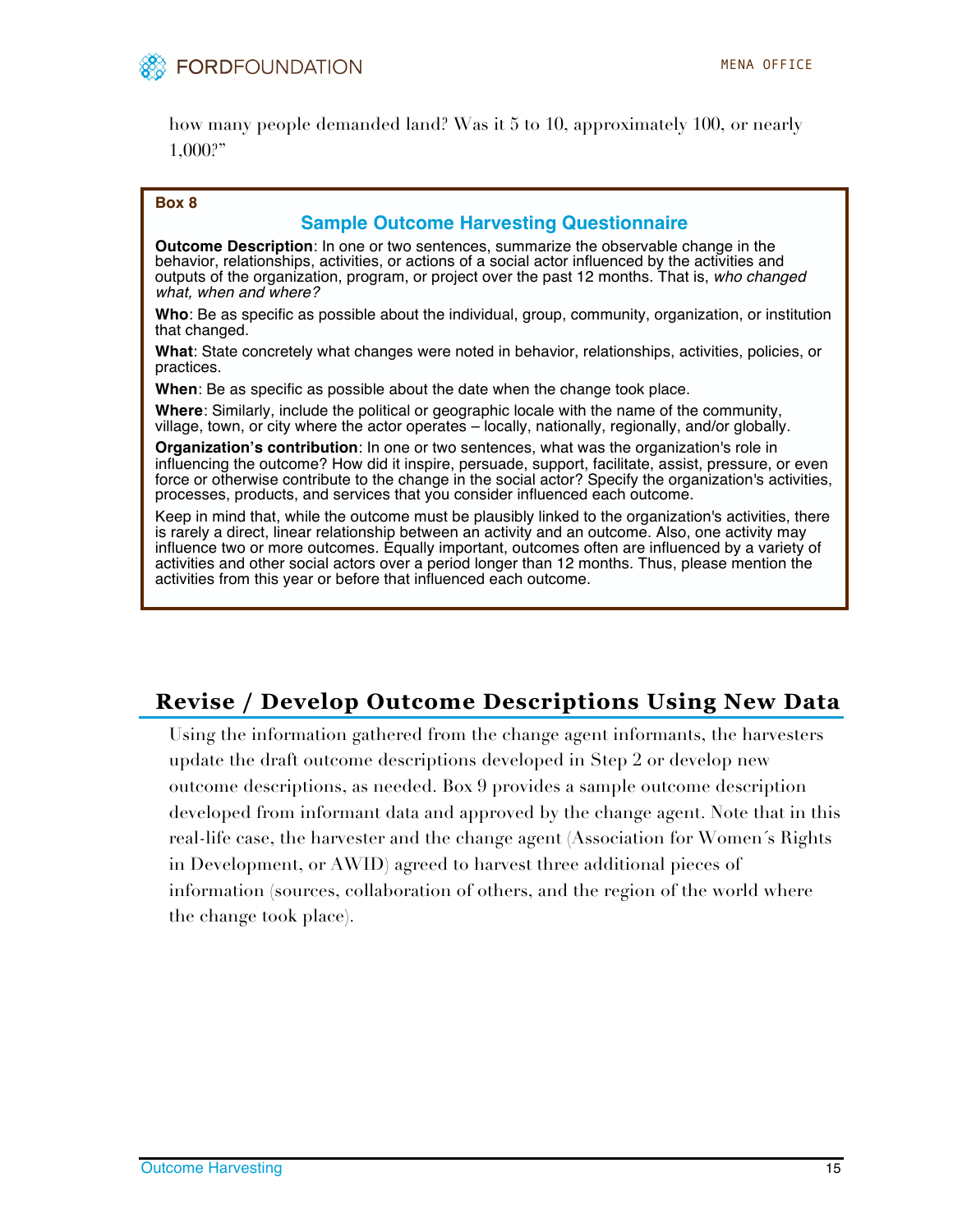#### **Box 9**

### **Sample Outcome Description Based on Change Agent Data**

**Sources of information:** Women Human Rights Defenders 2011 Activity Report (January 2012) and correspondence with the AWID team responsible for this strategic initiative.

**Description**: In mid-September 2011, the Iranian Ministry of the Interior (or the Secret Service) released "M.B." after 5 months in prison, 2 of which were spent in solitary confinement. No charges were made during her time in detention, although she was eventually released on bail and will be facing charges in the future. M.B. is a woman human rights defender from Iran who was detained after participating at the UN Commission on the Status of Women in New York.

**Contribution of AWID:** Convened group of collaborators working together for M.B.'s release, organized conference calls, ensured sharing of information, and facilitated joint activities and direct contact with UN agencies. All of this was in the context of AWID as Chair of Urgent Responses Working Group for the WHRD International Coalition. The objective was to model collaboration among organizations, in addition to securing a concrete victory in getting M.B. released.

**Geographical distribution:** Middle East

### **Be Aware of Common Shortcomings**

When considerable uncertainty and unpredictability about causality exist, it can be difficult to identify outcomes and describe the contribution of a change agent. Harvesters should be aware of some of the common shortcomings in this area and work with the informants to avoid these pitfalls.

- *Failure to identify concrete outcomes.* To qualify as outcomes, attitudinal changes such as increases in awareness, knowledge, and commitment or dedication require evidence of associated changes in behavior, relationships, actions, policies, or practices. Thus, a harvester seeks *observable* changes that can be verified.
- *Seeking attribution rather than contribution***.** Influencing another social actor to change does not necessarily mean that the change should be attributed to the change agent. Interventions by change agents are rarely the sole reason for change in a social actor; in most cases, a change agent contributes to an outcome indirectly, partially, or even unintentionally. Changes often occur some time after the change agent's activity; also, an activity of a change agent typically occurs in concert or in parallel with other initiatives (of the same or other change agents). In many cases, change agents are not aware of some changes they have influenced. In short, no harvest is expected to be exhaustive.
- *Failure to establish credible contribution.* Since there is rarely a linear, straightforward relationship between change agent actions and the changes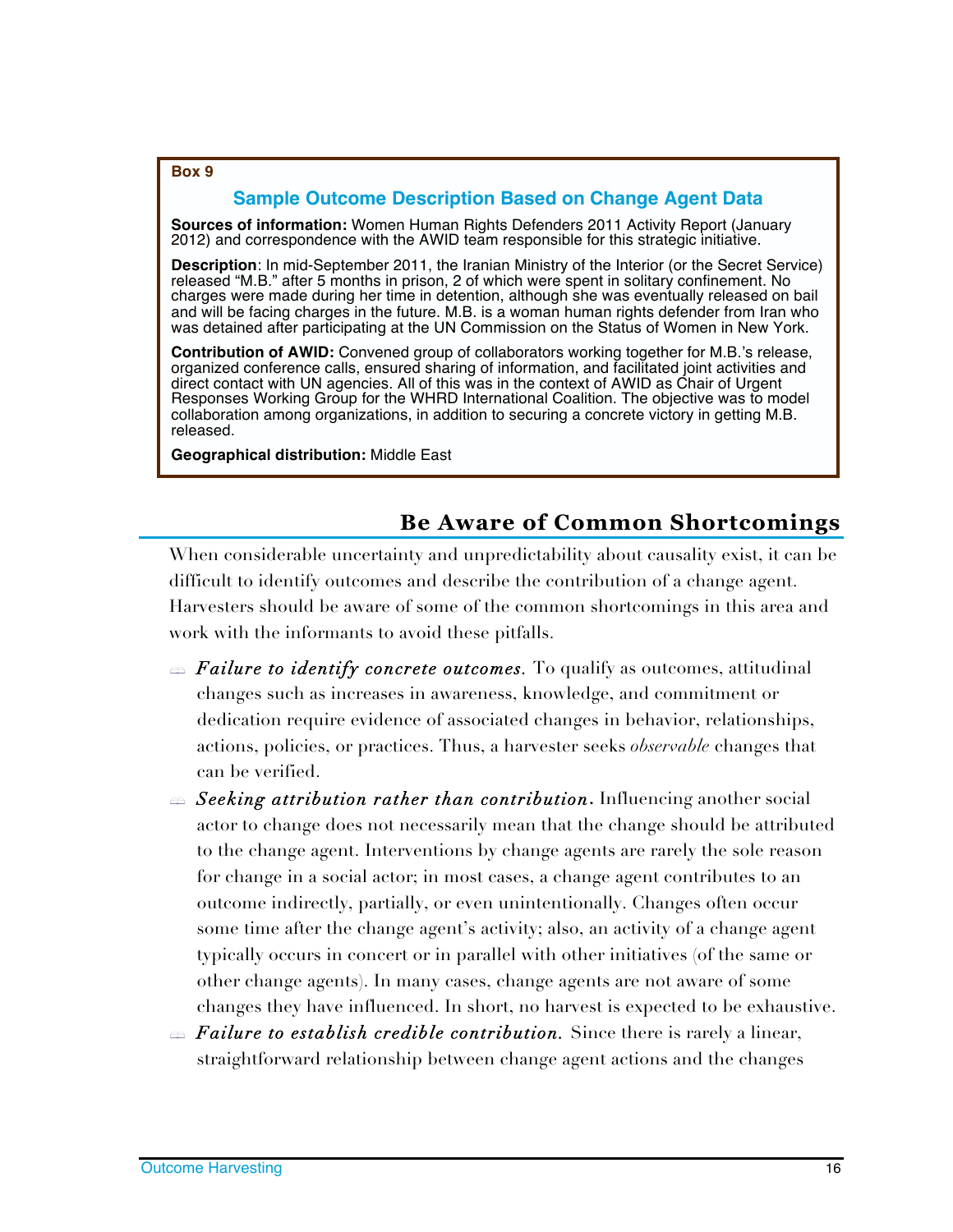influenced by these actions, the challenge is to establish a plausible relationship of cause and effect.

- *Failure to recognize non-action as an outcome*. Influencing a social actor *not* to take action – that is, preventing something undesirable from happening can be a significant outcome, but is often awkward to formulate as a change.
- *Failure to report negative outcomes*. A change agent may inadvertently contribute to changes that significantly detract from, undermine, or obstruct a desirable result. When self-reporting, change agents are less likely to recall, track, document, and report negative outcomes.

In sum, a non-punitive environment that encourages learning and risk-taking is fundamental to the success of Outcome Harvesting. Additionally, reporting only positive outcomes highlights the need for credibility checks.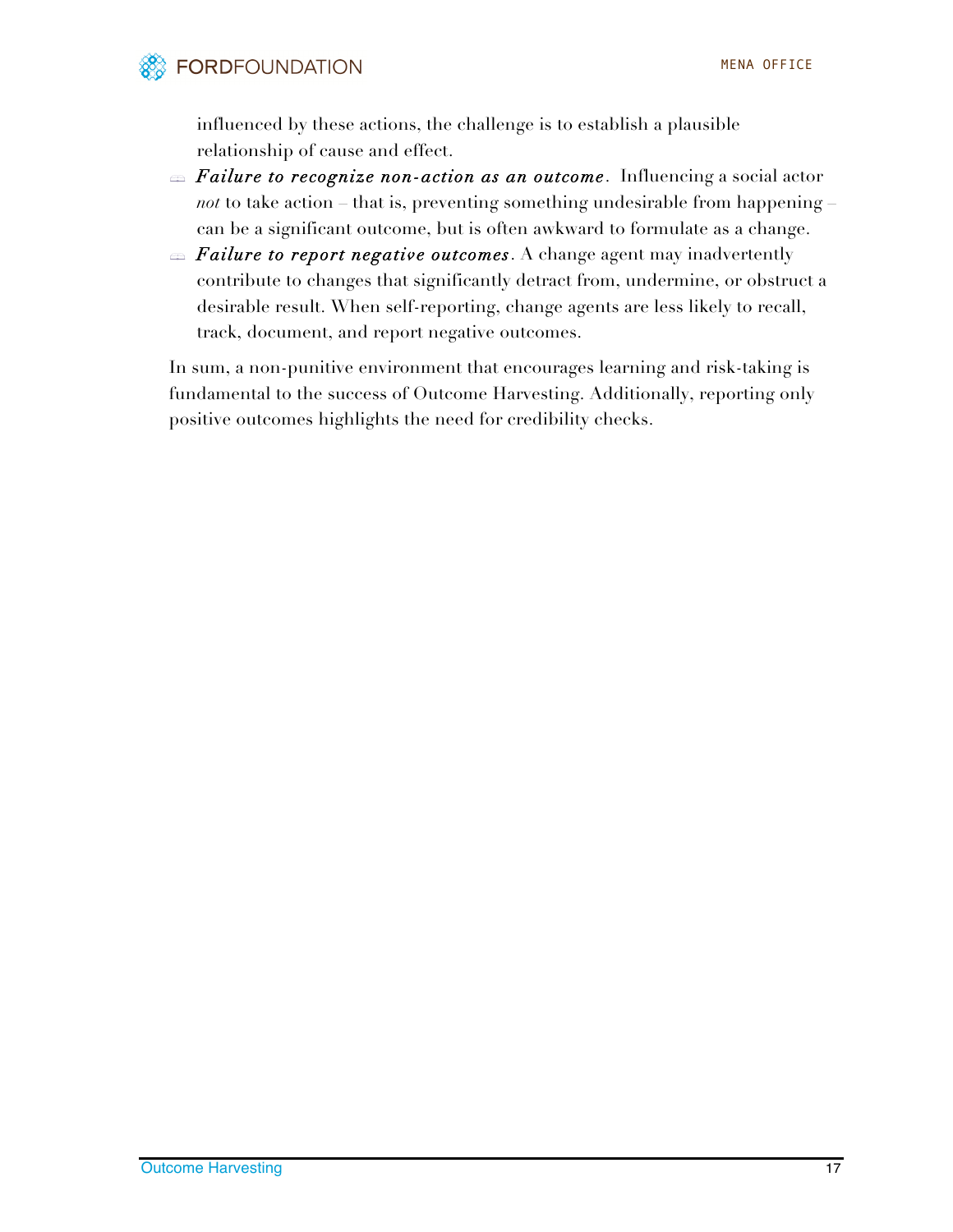# **Substantiate**

Step 4 aims to enhance the reliability of data and data analysis and enrich the understanding of the change and its other dimensions (for example, significance, the collaboration of others, and the contribution of the change agent). To substantiate the outcome descriptions, the harvester obtains testimonies and feedback from independent substantiators. It is important to keep in mind that greater claims of change are likely to required greater evidence and substantiation.

### **Definition: Substantiation**

Confirmation of the substance of an Outcome Description by an informant knowledgeable about the outcome, but independent of the change agent.

Regardless of the evidence provided by change agents, the outcomes and contributions they report have a strong subjective dimension. The harvester seeks to triangulate the sources of information regarding the outcome; the change agent's reports to external evaluators and communication with representative(s) of the change agent other than the report writer are the usual sources. In addition, the perspectives of third parties will enhance the credibility of the harvest. Substantiation provides this perspective.

Although the main purpose of collecting the testimonies of independent substantiators is to establish the degree of truth and accuracy of the outcome description and contribution, these testimonies can also be important for providing a richer, deeper understanding of the outcome and the contribution of the change agent. Independent substantiators are positioned outside the change agent organization, but are well-informed about the outcome and the change agent's contribution, as well as other dimensions of the outcome description.

### **Choose a Substantiator**

Change agents may recommend one or more key individuals who have working knowledge of the outcome as substantiators. Alternatively, other stakeholders, such as donors or strategic allies, may choose who should substantiate. An external panel of experts can be used to substantiate groups of outcomes. Also, depending on the number of outcomes and the scope of the monitoring or evaluation, a sample of the total number of outcome descriptions might be selected for substantiation. In all cases, the criteria for selecting whether and how to substantiate depend on the degree of credibility required by the uses for the findings. As with Step 3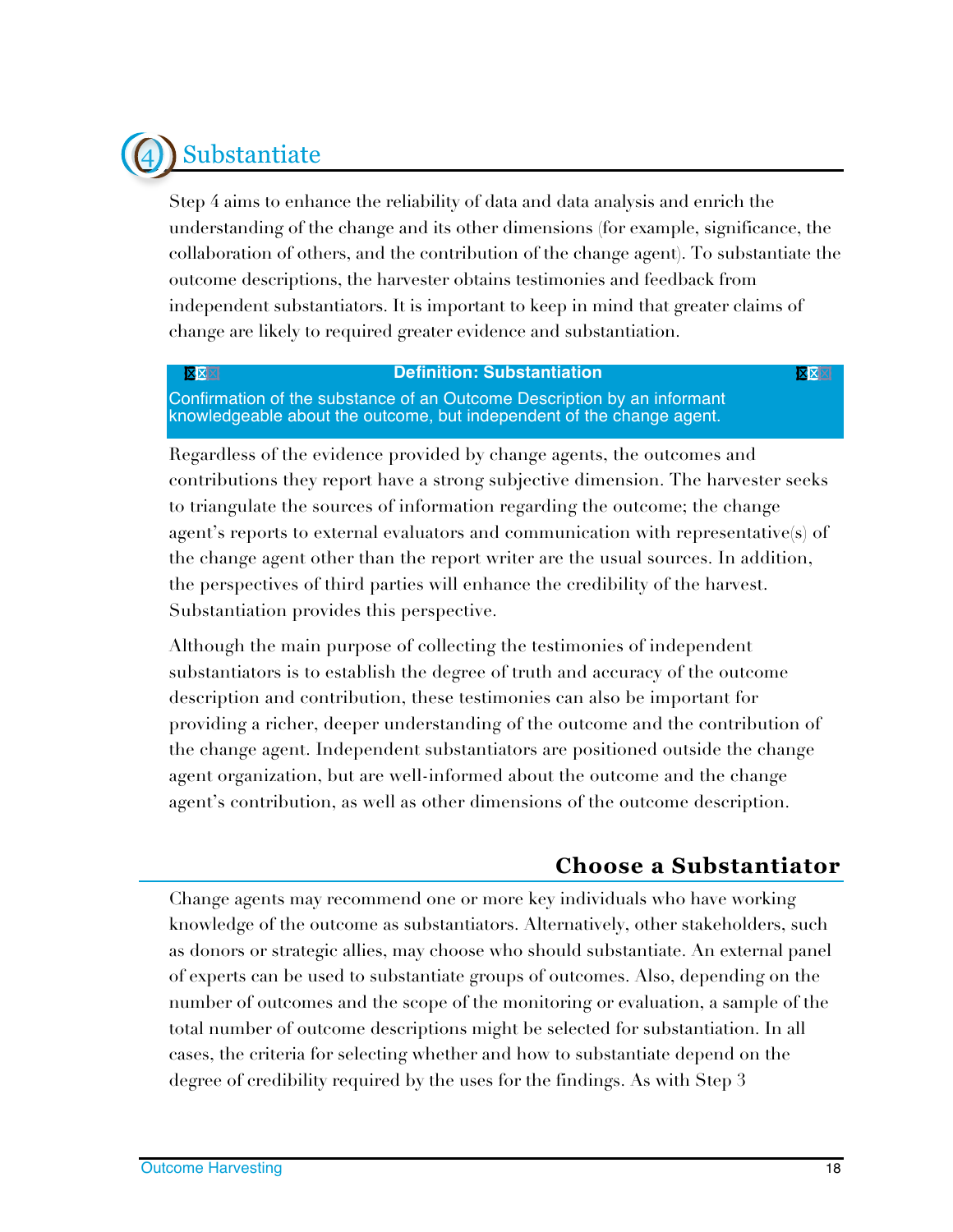

(engagement with change agents), the harvester can obtain substantiation virtually or in person.

### **Provide a Clear Method for Substantiation**

Once a credible (independent and knowledgeable) substantiator has been selected, the harvester presents the final outcome formulation to that individual or group of individuals and asks for an opinion (to go on record). Box 10 shows how a harvester might use a questionnaire to substantiate the information about the AWID-related outcome description described earlier (Box 9).

#### **Box 10**

### **Sample Format for Requesting Substantiation of Outcome Formulation**

Provide the outcome description (Box 8), and then ask the substantiator to complete the following record of opinion:

1. To what degree you are in agreement with the description of the government of Iran´s decision to free M.B.?

[ ] Fully agree

[ ] Partially agree

[ ] Disagree

Comments, if you like:

2. How much do you agree with the description of how AWID influenced the Iranian government's decision?

[ ] Fully agree

[ ] Partially agree

[ ] Disagree

Comments, if you like:

Comments are useful when a substantiator disagrees or is in partial agreement with the outcome description because they enable the harvester to decide whether or not to discount the outcome. For example, comments may show that a substantiator disagrees with the formulation of the outcome because it is incomplete, not because what is written is factually erroneous.

A primary intended user may require (and be willing to invest in obtaining) multiple perspectives regarding the change and the various contributions that led to the change, and which may enrich the outcome formulation. Different perspectives about complex outcomes and contributions to those changes are inevitable. The deeper the harvester digs, the greater the differences of opinion may be, and it may not be possible to reconcile such differences. In such cases, harvesters note the varying perspectives and focus on comparing and contrasting them. This highlights the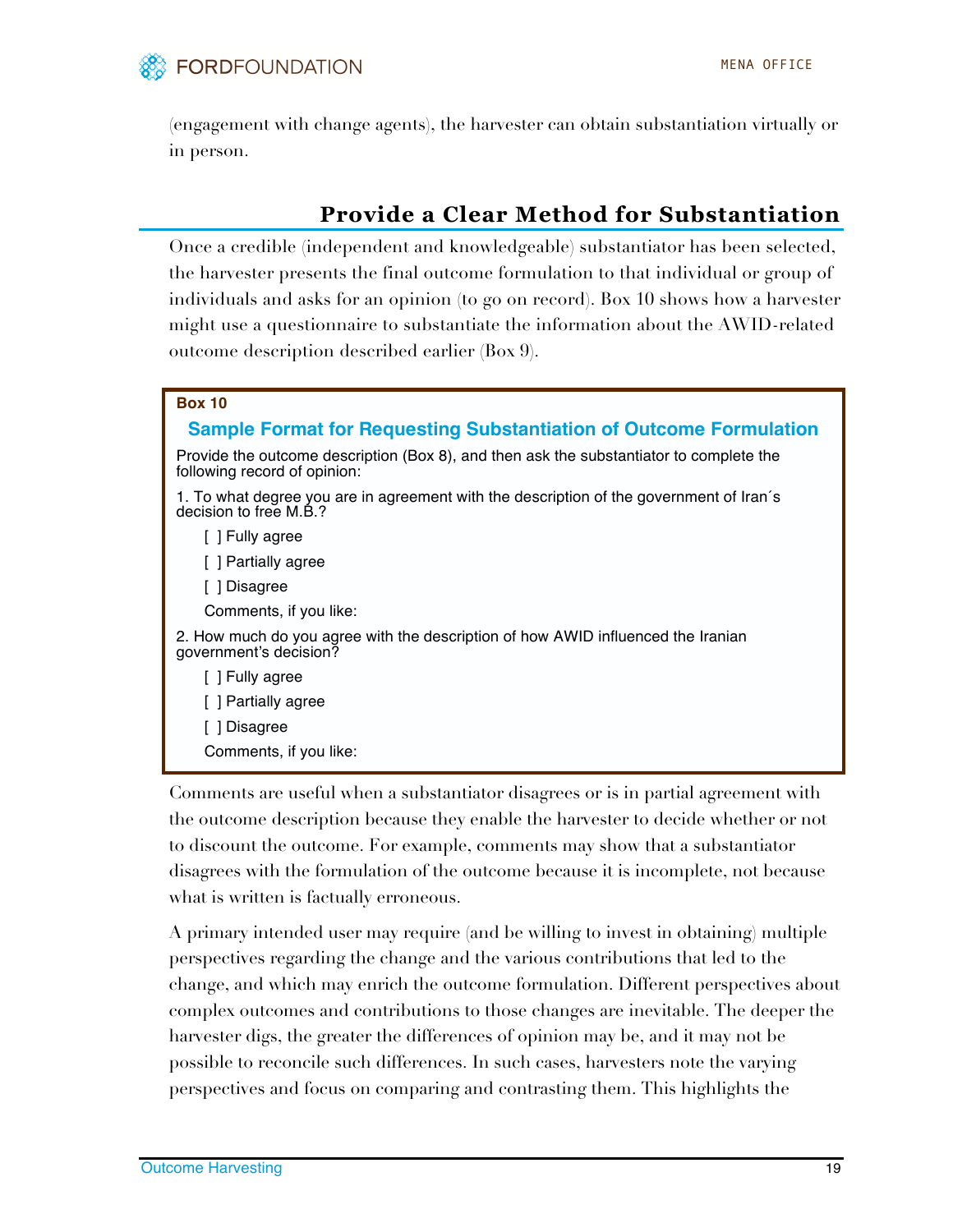

importance of defining, early in the process, how much detail and how many perspectives are needed to provide full descriptions and sufficient credibility for the intended uses. In sum, the harvesting process is one of approximation to identify the essential facts of the matter and not one of negotiating differences of opinion about how or why a change did or did not happen.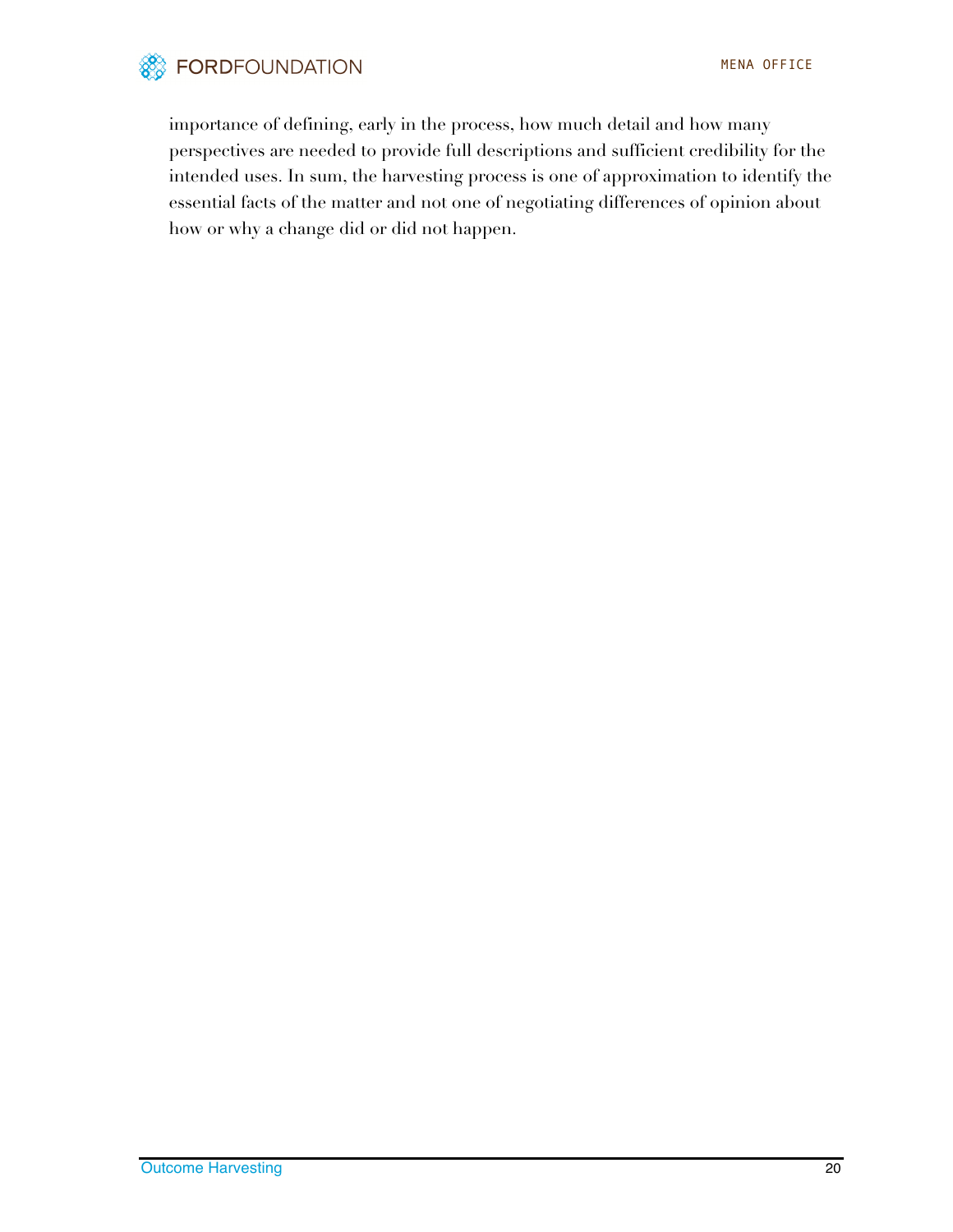## 5<sup>1</sup> Analyze and Interpret

After the outcome descriptions have been finalized and substantiated, the harvester organizes the outcomes so they can be employed to answer the useful questions defined in Step 1. For example, to answer the question "To what extent did the outcomes we influenced in 2009–2011 represent patterns of progress towards our strategic objectives," the harvester might classify the outcomes according to strategic objectives, country or region, and year. The interpretation of the outcomes depends on what the users will find most useful. Interpretive lenses can range from the philosophical to the theoretical and practical.

### **Analyze the Outcomes**

Analysis involves the identification of patterns and processes among clusters of outcomes, and often focuses on corresponding theories of change. Depending on the program context and monitoring or evaluation purpose, a harvester may choose to analyze outcomes and answer useful questions at one of the three following levels:

- For each outcome
- For all the outcomes of a single change agent
- For an overarching program or systems change initiative to which the various outcomes of multiple change agents relate

**Each outcome.** Analysis and interpretation of individual outcomes are especially useful when a wealth of data is included in the description of the outcome (for example, Box 5). Outcome descriptions that include complementary information, such as the significance, history, context, and contribution of other social actors, are particularly appropriate for individual analysis. If the descriptions of the outcome and the contribution of the change agent include lengthy text, the outcome may lend itself to presentation as a story in which the description and contribution are woven together with expert interpretation. Outcomes that have been classified in multiple ways may also be worthy of individual analysis.

**Outcomes of a single change agent.** Usually, analysis and interpretation focuses on groups of related outcomes of a single change agent or of a cohort of agents. In such situations, the harvester asks: How do the outcomes add up? Are processes of change revealed?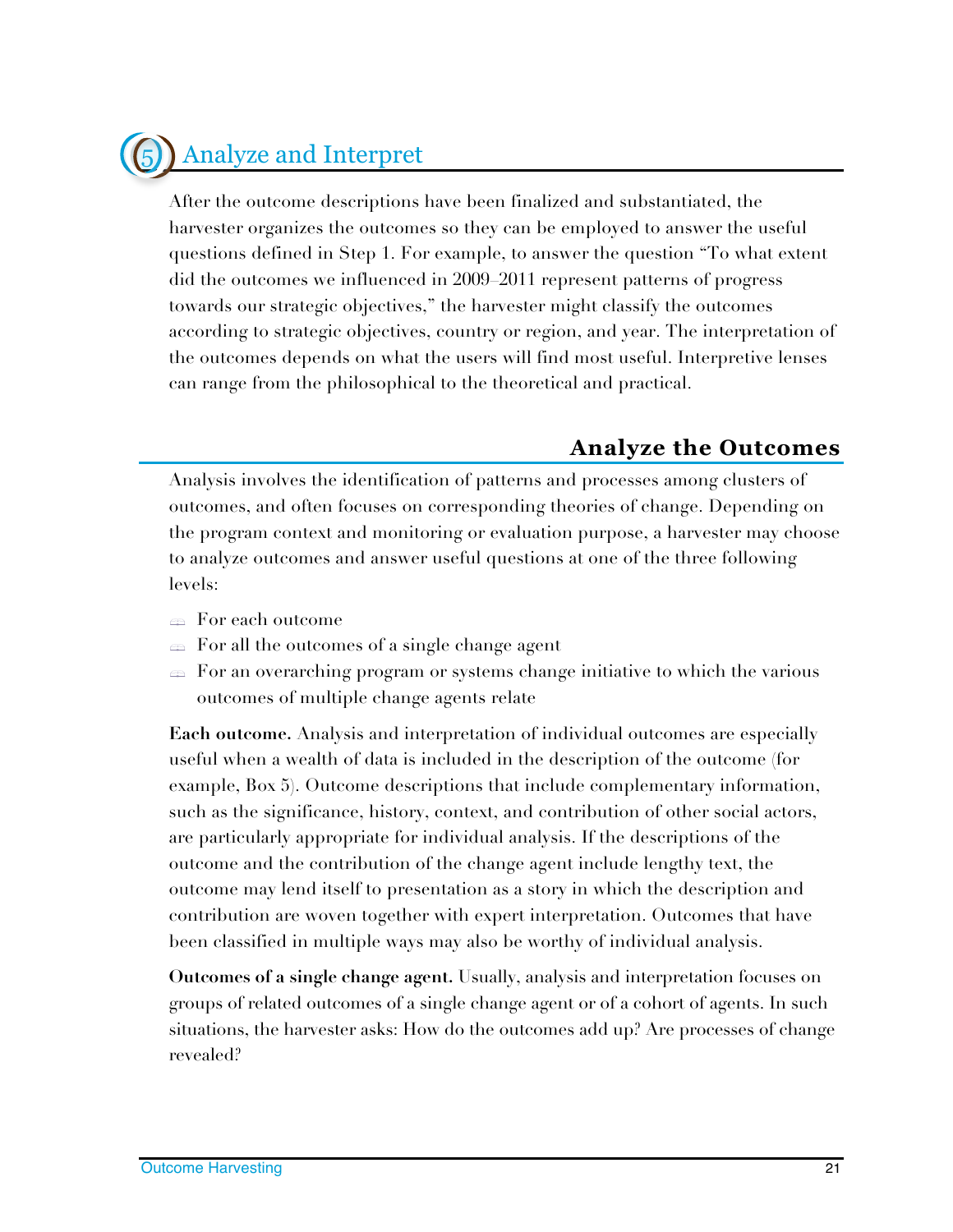### **FORDFOUNDATION**

**Overarching program with multiple change agents.** The harvester looks for patterns across outcomes and change agent contributions. Do the outcomes of several change agents combine synergistically to create broader and deeper changes?

For a large and complex program, the use of a database is necessary to track and analyze the various outcomes and change agents. For example, the analysis of the UN program described earlier (Box 6) involved three dozen variables and the use of a Microsoft Access database.

A number of techniques may be used to facilitate analysis of multiple outcomes, including stories, charts, and visualizations. A story may be crafted to describe how a number of related outcomes contributed to a common process of change. Working with a number of outcomes will generally necessitate summarizing and organizing information to make it more intelligible than raw descriptions. A small number of outcomes can be summarized quite well with a simple table (Table 1).

The number of outcomes that can be organized manageably this way depends on the size of the outcome and contribution descriptions. Obviously, it is easier to work with one sentence descriptions than lengthier versions.

#### **Table 1. Simple Outcome Analysis**

| <b>Objective</b> | Year 1    | Year 2    | Year 3    |
|------------------|-----------|-----------|-----------|
| Healthcare       | Outcome A | Outcome D | Outcome I |
| delivery         | Outcome C | Outcome F |           |
|                  |           | Outcome G |           |
| Health           | Outcome B | Outcome E | Outcome J |
| advocacy         |           | Outcome H | Outcome K |
|                  |           |           | Outcome L |

Visualizing the data can greatly facilitate interpretation. Visualizations may be hand-drawn or generated by a database as long as they aid in the identification of patterns in the data. Figure 1 shows an example of outcomes organized by year and type of outcome. The analysis involves 17 outcomes related to women's inheritance in a single African country. Three types of outcomes are identified: policy changes, practice changes, and changes that contributed to either policy or practice changes.

When more than few dozen outcomes are involved, or when outcomes are classified in a number of different ways, uploading the descriptions and classifications into a database (for example, Microsoft Excel or Access) can be indispensable. The database enables the harvester to generate charts and tables that organize the data from different perspectives. A number of stories of change or meta-stories can be constructed from such analysis. For example, if the program shown in Figure 1 involved 200 outcomes in five countries covering women's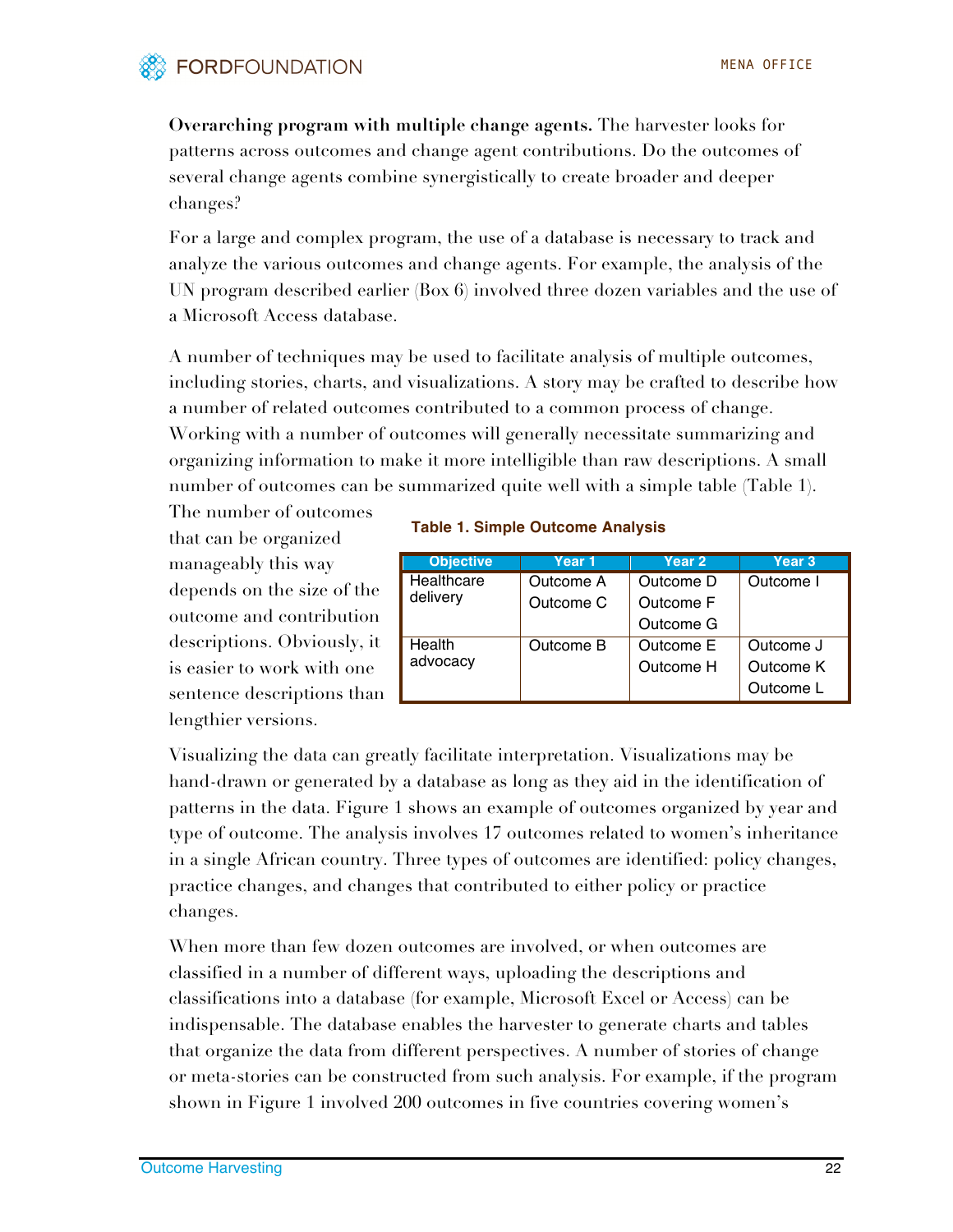

inheritance, a database would be needed. In this case, using a database would permit the harvester to see how outcomes across classifications are related to one another. In addition, stories of change comparing and contrasting the processes in the five countries could be told.

### **Interpret the Outcomes**

Analysing outcomes enables a harvester to give an evidence-based answer to the question of *what* has been achieved. In simple monitoring exercises, analysis of outcomes may satisfy the users' needs. For developmental, formative, or summative evaluations, whether combined with monitoring or not, the useful questions and the resultant answers address the question of "**so what?"** To help understand the meaning of the outcomes, the harvester employs interpretative tools and approaches.



**Figure 1. Example of Change Analysis: Women's Inheritance Rights in an African Country**

"Making sense" of outcomes is tied directly to how findings will be used, which affects how the harvester will answer the useful questions. The interpretive lens may be focused exclusively on the harvest user´s vision and mission, institutional goals, theory of change, or strategic or annual plans. On the other hand, the field of vision may be broad, allowing the harvesters to apply their theoretical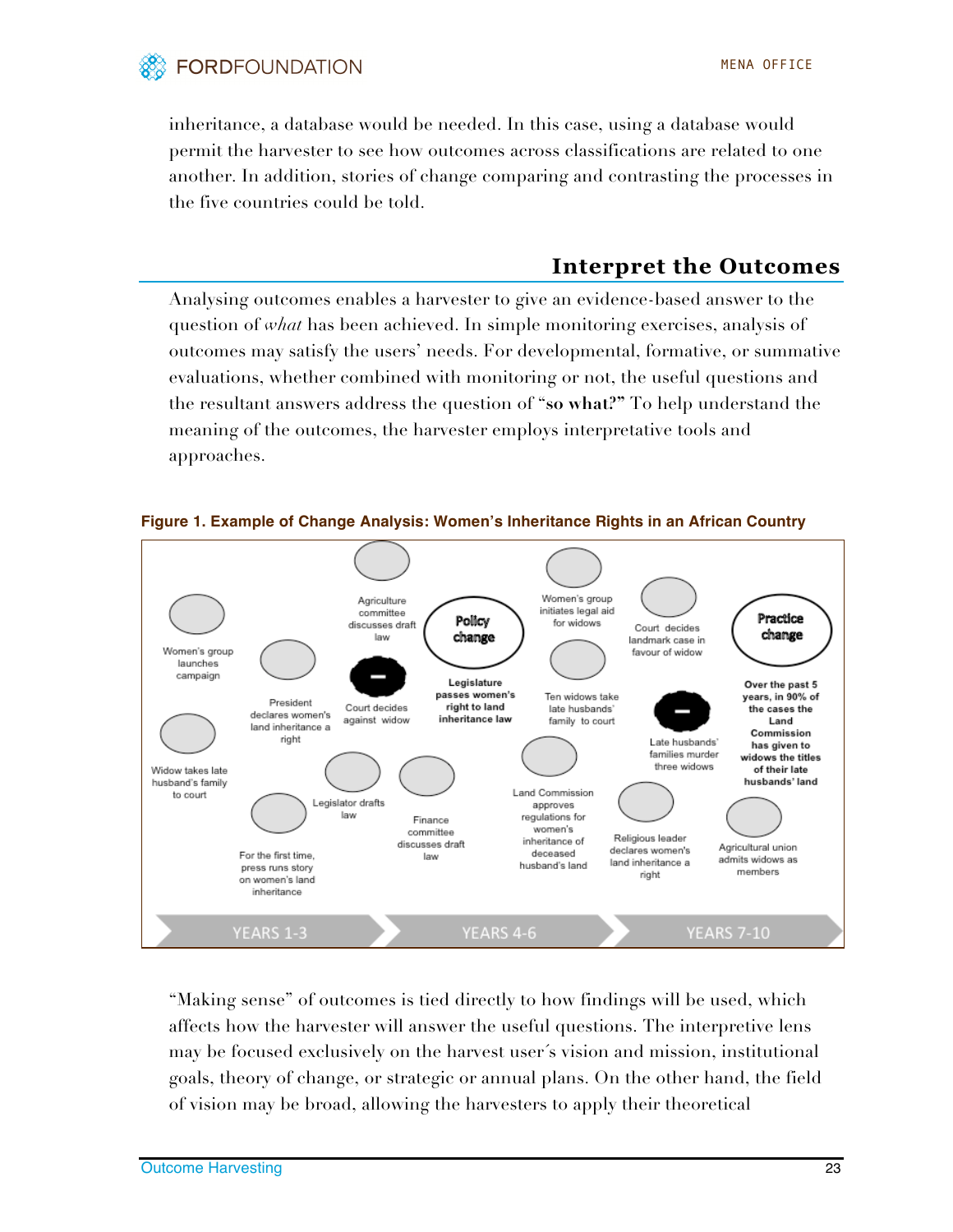

knowledge or professional judgement and expertise to make sense of the outcomes. For example, the useful question "What has been the collective effect of grantees on making the global governance regime more democratic and what does it mean for the portfolio´s strategy?" (Box 3) led harvesters to examine outcomes from the perspective of their knowledge about the movement to democratize institutions such as the World Bank and the United Nations. Likewise, the outcomes of the two grant makers mentioned in Box 6 (Oxfam and the UN) were interpreted through the lens of their respective grant-making strategies and priorities, and the expertise of the harvesting team.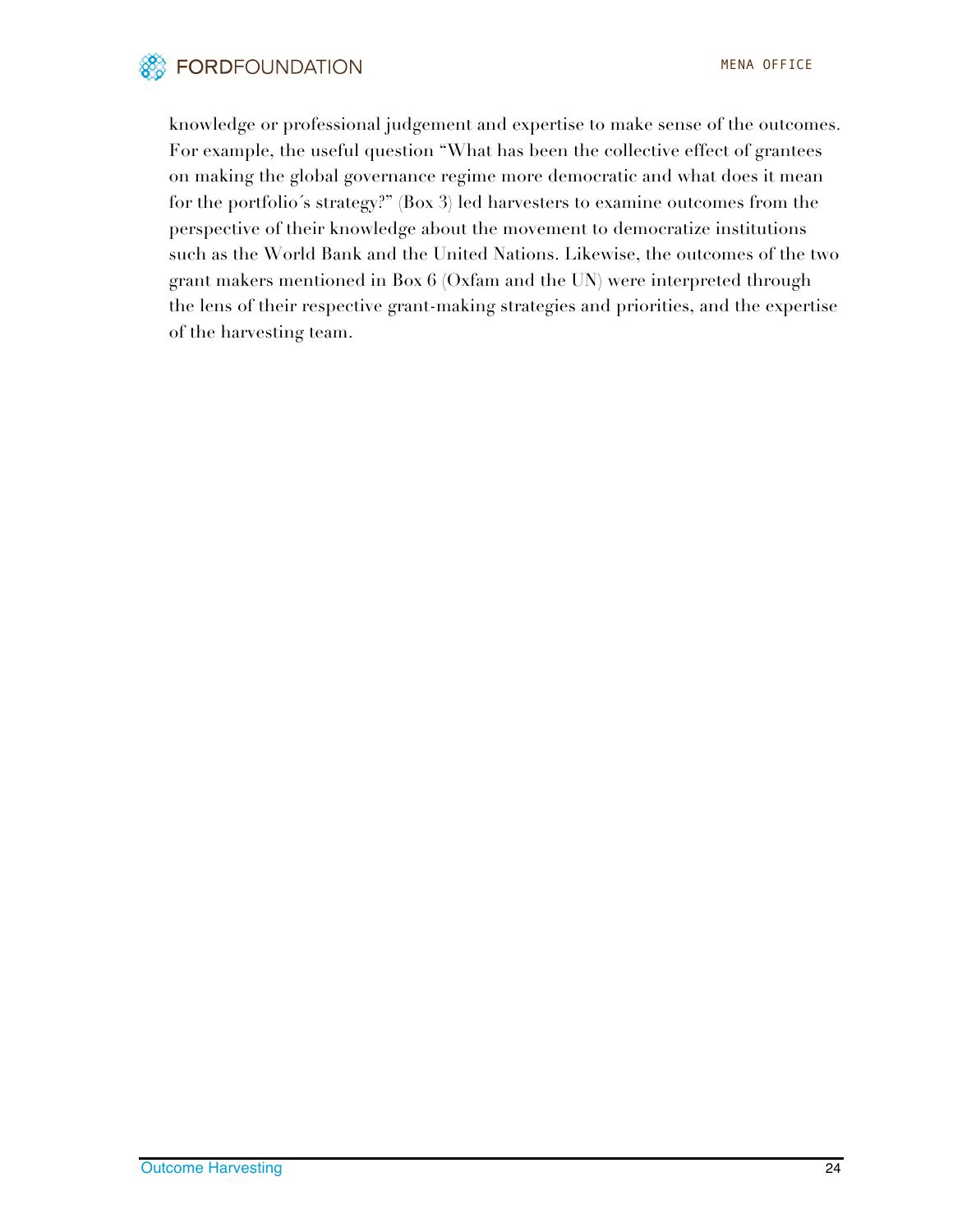# Support Use of Findings

Outcome Harvesting aims to generate answers about *what* was achieved and *how* it was achieved*.* In addition*,* it addresses the question of "**so what**?" In other words, what does the evidence gathered imply in terms of decision-making or other actions of the primary intended users? An Outcome Harvest that answers useful questions, commonly in the form of a written report and workshop presentation, goes a long way towards ensuring actionable findings.

A successful Outcome Harvest that has been guided by useful questions will enable harvesters to draw reasonable conclusions from solid evidence. Harvesters ensure that the information on outcomes is well-formulated, plausible, and verifiable, and then they accurately interpret and make judgments about the relationships among the data so they can answer the useful questions by drawing conclusions based on evidence. Based on the actionable findings, harvesters propose points for discussion for the primary users.

Harvest users take into account the Outcome Harvest findings as one of many important factors to determine what decisions or actions they will take. In addition, there are usually other political, legal, public perception, financial, programmatic, and ethical considerations that must be considered. Such factors are often confidential or highly sensitive and thus unknown to the harvesters.

Consequently, harvesters can recommend discussion points around harvest findings, but rarely can make recommendations for action. Yet, when invited to do so, harvesters are well-positioned to support, and even facilitate, the use of the findings of the harvest.

In the example in Box 11, the harvester presented the outcomes achieved per cost centre, which correspond to the different programs of activities and outputs. These patterns of progress were expectedly varied. Then, because the harvester (rightfully) did not have sufficient internal knowledge about the organization to

#### **Box 11**

#### **Outcome Harvest Design Example 2**

#### **Monitoring and Evaluation of a National Rights-Holders Program**

**Users and uses of the Outcome Harvest**: *Management team* requires information about program effectiveness *to make funding decisions* for the next 3 years.

#### **Useful Questions:**

- **External To what extent did the** outcomes we influenced in 2009– 2011 represent patterns of progress towards strategic objectives?
- Was the investment in the activities and outputs that contributed to 2009–2011 outcomes costeffective?

answer the cost-effectiveness question, he suggested a process of in-house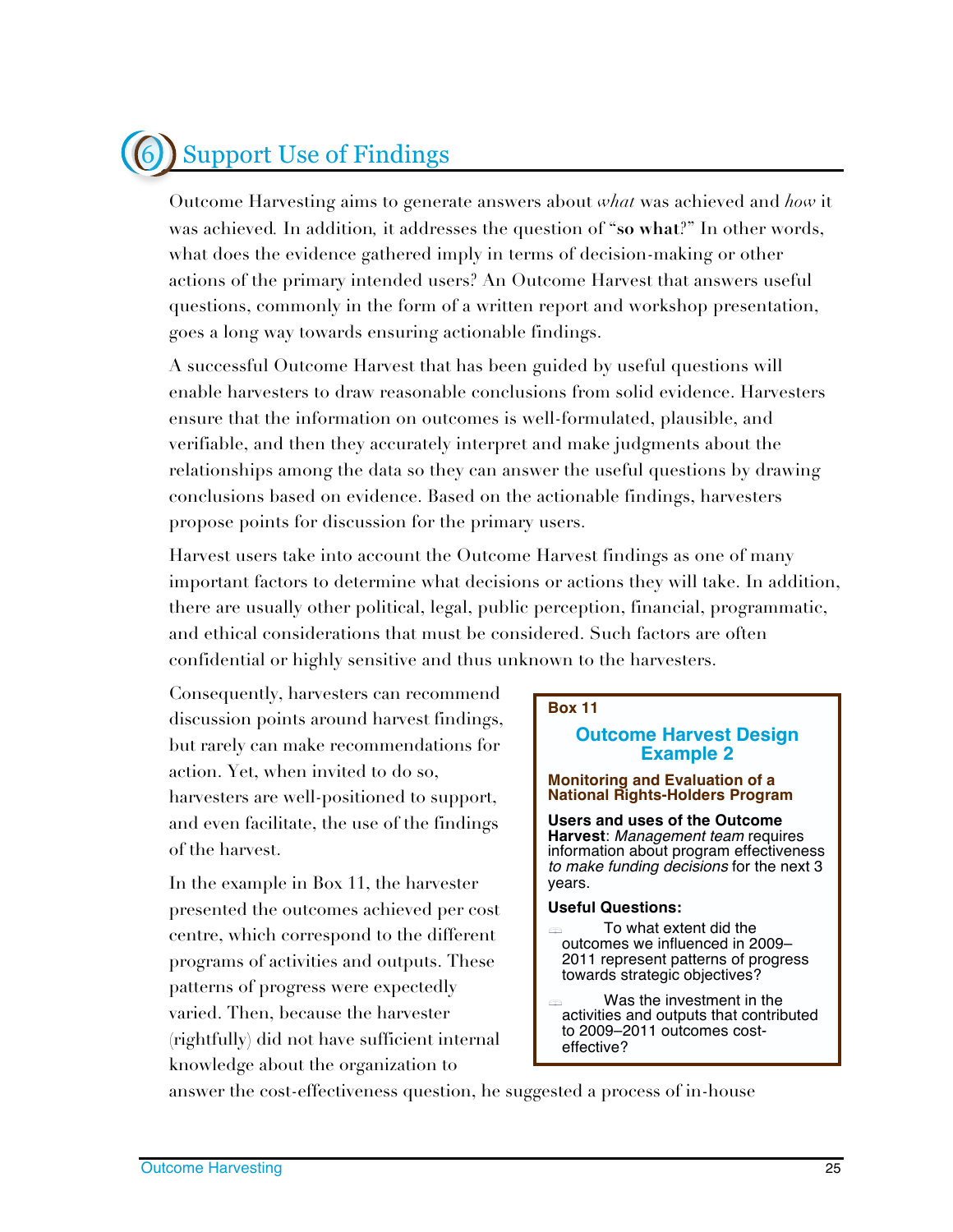

discussion about issues related to the cost-effectiveness of outcomes. For example, it was notable that the gender equity program had a low number of direct outcomes compared to the other programs. The harvester pointed out that the outcomes had been classified according to the *principal* program to which they corresponded. The gender equity program, however, was designed to be "mainstreamed" and support outcomes across the board. The question, then, was how to assess the effectiveness of the cross-cutting gender equity program.